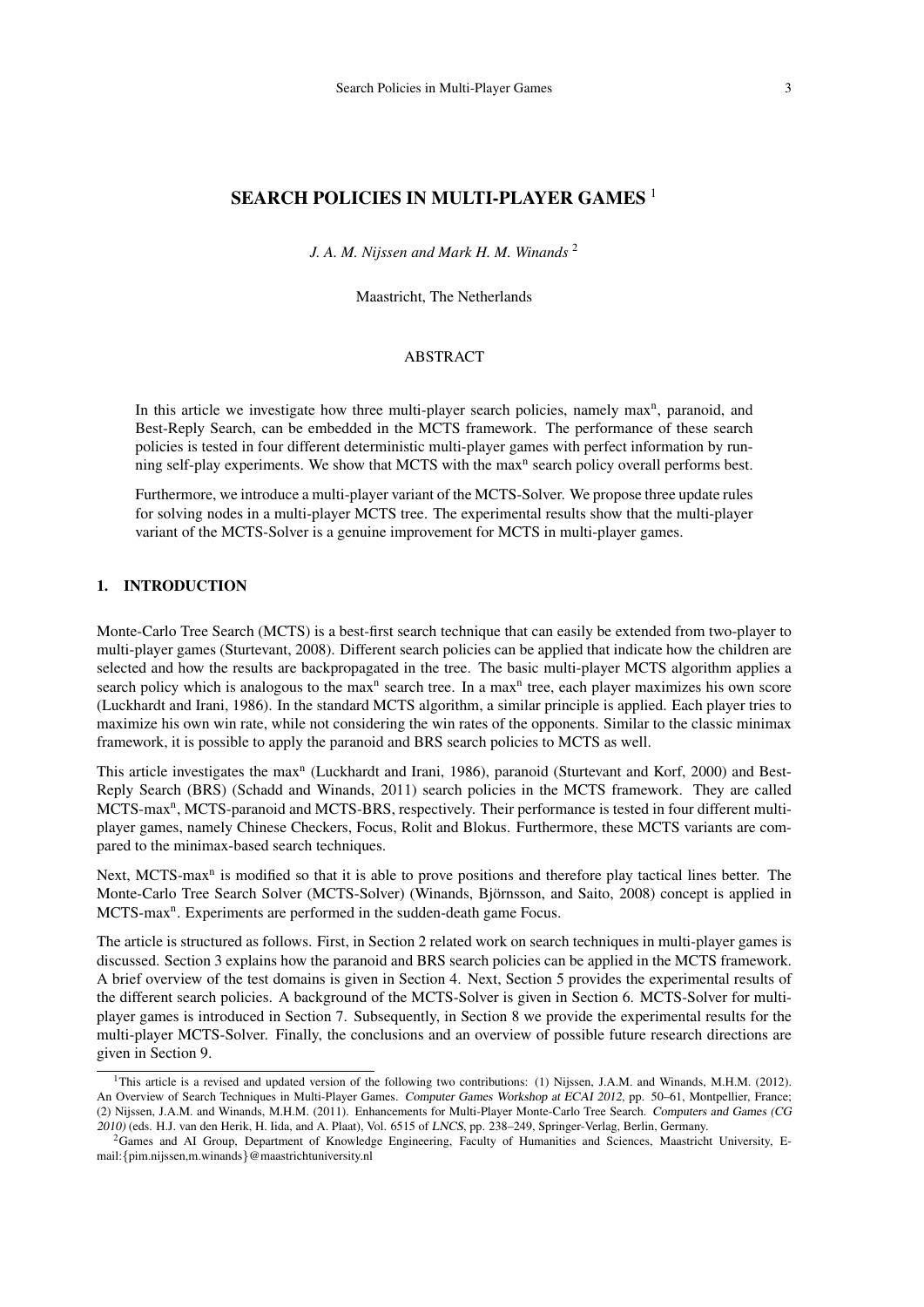#### 2. SEARCH TECHNIQUES IN MULTI-PLAYER GAMES

In this section, we provide a background on search techniques for multi-player games. The minimax-based algorithms max<sup>n</sup>, paranoid and BRS are discussed in Subsection 2.1. The application of MCTS to multi-player games is described in Subsection 2.2.

#### 2.1 Minimax-Based Search Algorithms

The traditional algorithm for searching in trees for multi-player games is *max<sup>n</sup>* (Luckhardt and Irani, 1986). This technique is an extension of minimax search to multi-player games. In the leaf nodes of the search tree, each player is awarded a value, based on a heuristic evaluation function. These values are stored in a tuple of size  $N$ , where  $N$  is the number of players. The sum of the values for all players may be constant. When backing up the values in the tree, each player always chooses the move that maximizes his score. A disadvantage of max<sup>n</sup> is that  $\alpha\beta$  pruning is not possible. Luckhardt and Irani (1986) proposed shallow pruning, which is an easy and safe way to achieve some cutoffs. It is only possible if the sum of the values for all players is bound to a fixed maximum. With shallow pruning, the asymptotic branching factor is  $\frac{1+\sqrt{4b-3}}{2}$ . However, in the average case the asymptotic Vanching factor is  $\frac{1+\sqrt{4b-3}}{2}$ . branching factor is b, which means that  $O(b^d)$  nodes are investigated (Korf, 1991). An example of a max<sup>n</sup> tree with shallow pruning is displayed in Figure 1. In this example,  $N = 3$  and the sum of the values for all players is 10. Other pruning techniques include last-branch pruning and speculative pruning (Sturtevant, 2003b). Another disadvantage of max<sup>n</sup> lies in the fact that the assumption is made that opponents do not form coalitions to reduce the player's score. This can lead to too optimistic play. The optimism can be diminished by making the heuristic evaluation function more paranoid or by using the paranoid tie breaker rule (Sturtevant, 2003a).



Figure 1: A max<sup>n</sup> search tree with shallow pruning.

*Paranoid* search was first mentioned by Von Neumann and Morgenstern (1944) and was later investigated by Sturtevant and Korf (2000). It assumes that all opponents have formed a coalition against the root player. Using this assumption, the game can be reduced to a two-player game where the root player is represented in the tree by MAX nodes and the opponents by MIN nodes. The advantage of this assumption is that  $\alpha\beta$ -like deep pruning is possible in the search tree, allowing deeper searches in the same amount of time. An example of a paranoid search tree is provided in Figure 2. In the best case,  $O(b^{\frac{N-1}{N}d})$  nodes are investigated in a paranoid search tree. This is a generalization of the best case for two-player games. Because more pruning is possible than in max<sup>n</sup>, paranoid may outperform max<sup>n</sup> because of the larger lookahead (Sturtevant, 2003a). The disadvantage of paranoid search is that, because of the often incorrect paranoid assumption, the player may become too defensive. Furthermore, if the complete game tree is evaluated, a paranoid player may find that all moves are losing, because winning is often not possible if all opponents have formed a coalition. In general, the deeper a paranoid player searches, the more pessimistic he becomes (Saito and Winands, 2010).

Recently, Schadd and Winands (2011) proposed a new algorithm for playing multi-player games, namely *Best-Reply Search* (BRS). This technique is similar to paranoid search, but instead of allowing all opponents to make a move, only one opponent is allowed to do so. This is the player with the best counter move against the root player. Similar to paranoid,  $\alpha\beta$  pruning is possible in BRS. In the best case, BRS investigates  $O((b(N-1))^{\lceil \frac{2d}{N} \rceil/2})$ nodes. The advantage of this technique is that more layers of MAX nodes are investigated, which leads to more long-term planning. Furthermore, this algorithm is less pessimistic than the paranoid algorithm, and less opti-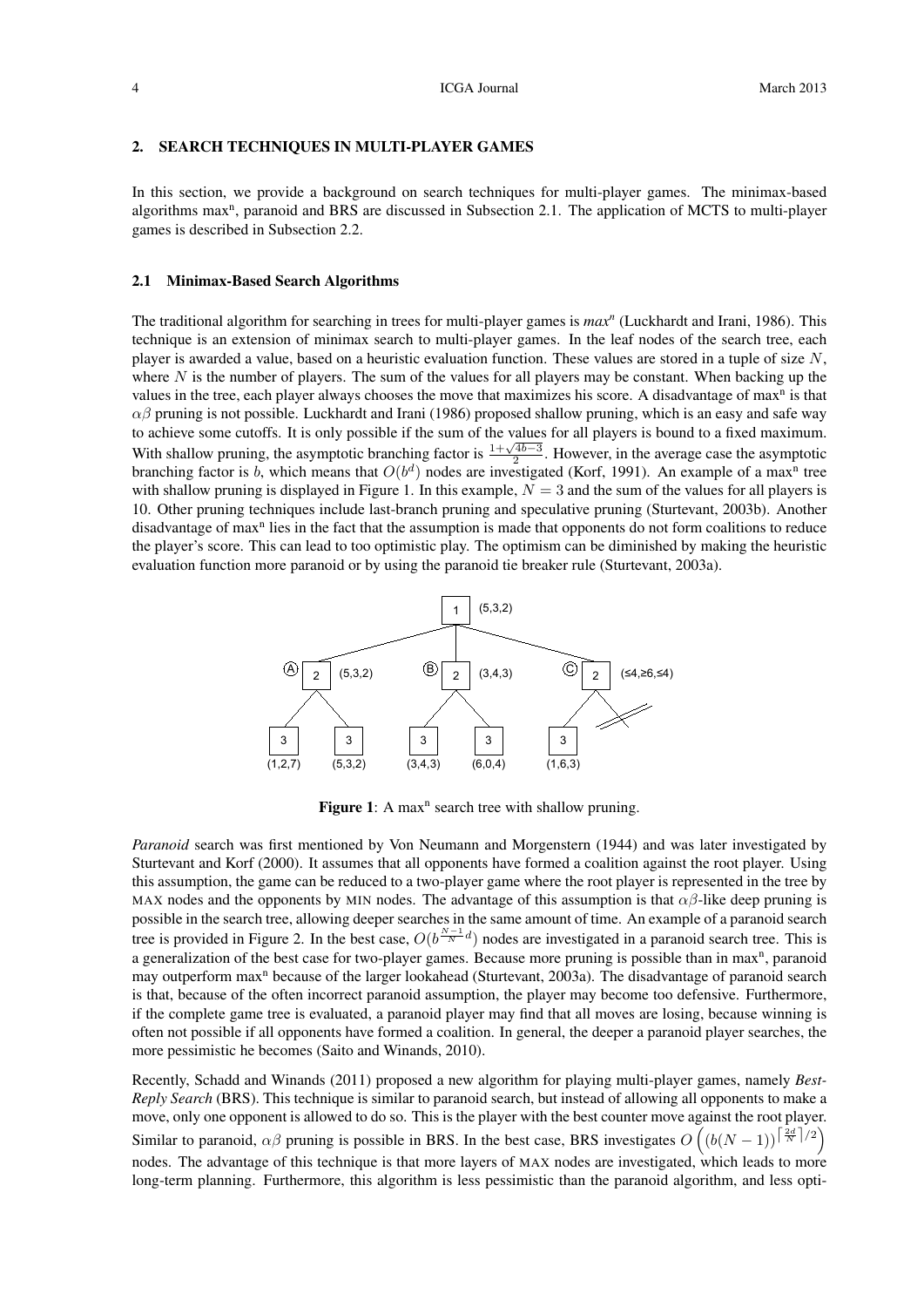

**Figure 2:** A paranoid search tree with  $\alpha\beta$  pruning.

mistic than the max<sup>n</sup> algorithm. Compared to paranoid, only one opponent performs a counter move against the root player, instead of all opponents, and compared to max<sup>n</sup>, BRS does not use the optimistic assumption that the opponents are only concerned with their own value. The disadvantage is that, if passing is not allowed, invalid positions, i.e., illegal or unreachable positions, are taken into account. This is the reason why in some games, such as trick-based card games like Bridge or Hearts, BRS cannot be applied. To overcome this disadvantage, Esser (2012) and Gras (2012) proposed a modification of BRS, where the other opponents, rather than skip their turn, play a move based on domain knowledge. Esser (2012) showed that, using this enhancement, the modified version of BRS was able to outperform standard BRS in four-person chess. In this article, we only investigate the performance of the standard BRS algorithm. An example of a BRS tree is provided in Figure 3. Note that the moves of all opponents are compressed into one layer. The numbers next to the edges indicate to which players the corresponding moves belong.



**Figure 3:** A BRS search tree with  $\alpha\beta$  pruning.

# 2.2 Monte-Carlo Tree Search for Multi-Player Games

*Monte-Carlo Tree Search* (MCTS) (Kocsis and Szepesvári, 2006; Coulom, 2007) is a best-first search technique that gradually builds up a search tree, guided by Monte-Carlo simulations.The MCTS algorithm consists of four phases (Chaslot *et al.*, 2008): selection, expansion, playout, and backpropagation. By repeating these four phases iteratively, the search tree is constructed gradually. In the *selection* phase, the search tree is traversed, starting from the root, using the *UCT selection strategy* (Kocsis and Szepesvári, 2006). In the *expansion* phase, one node is added to the tree (Coulom, 2007). During the *playout* phase, moves are played, starting from the position represented by the newly added node, until the game is finished. In the *backpropagation* phase, the result of the playout is propagated back along the previously traversed path up to the root node.

Applying MCTS to multi-player games is quite straightforward (Sturtevant, 2008). The difference with the application to two-player games is that, after each playout is finished, instead of a single value, a tuple of  $N$ values, is backpropagated in the tree. Each value in the tuple corresponds to the score achieved by one player. Each value is in [0, 1], where 1 corresponds to a win and 0 to a loss. In the case of a draw between several players, 1 point is divided evenly among the winners. The selection strategy remains the same. Each player tries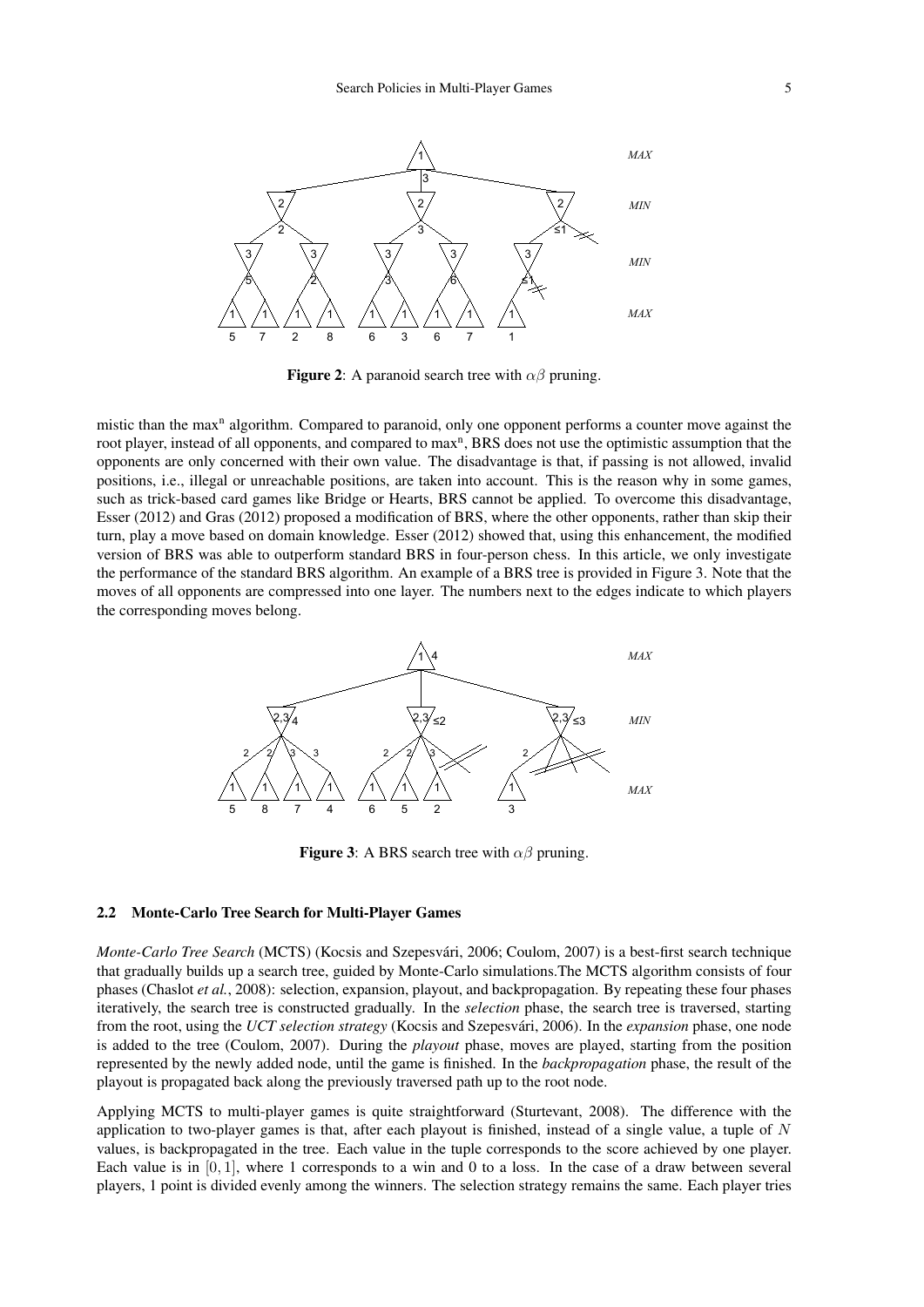#### 6 **ICGA Journal** March 2013

to maximize his own win rate using the standard UCT formula. The child  $i$  with the highest value  $v_i$  is selected as follows (Formula 1).

$$
v_i = \bar{x}_i + C \sqrt{\frac{\ln(n_p)}{n_i}}\tag{1}
$$

In this formula,  $v_i$  is the UCT value of child i,  $\bar{x}_i$  is the win rate of the current player,  $n_p$  is the number of visits of the current node, and  $n_i$  is the number of visits of child i. C is the exploration constant.

The search policy in this implementation is similar to max<sup>n</sup>, where each player tries to maximize his own score. In the next section we show that it is also possible to apply different search policies, such as paranoid or BRS, in the multi-player MCTS framework.

MCTS was first applied to deterministic perfect information multi-player games by Sturtevant (2008) and Cazenave (2008). Sturtevant (2008) provided an analysis of the MCTS algorithm in Chinese Checkers and perfect information variants of Spades and Hearts. He showed that, in Chinese Checkers, MCTS wins over 90% of the games against max<sup>n</sup> and paranoid, and that paranoid significantly outperforms max<sup>n</sup>. In these experiments, all players were allowed 250,000 node expansions per move. He found that with fewer expansions there is not enough data for UCT to form accurate estimates. For instance, MCTS only wins 16.7% of games against paranoid when both algorithms are only allowed 1600 node expansions per move. In other domains, MCTS plays on a par with existing programs in the game of Spades, and better than existing programs in Hearts. Furthermore, Sturtevant (2008) proved that UCT is able to compute a mixed equilibrium in a multi-player game tree. Cazenave (2008) applied MCTS to multi-player Go. He introduced a technique called Paranoid UCT. In his design of the Paranoid UCT, the paranoia is modelled in the playouts, while the MCTS tree is traversed in the usual way. He tested the performance of Paranoid UCT against a RAVE player in three-player Go, and found that Paranoid UCT performs better.

### 3. ALTERNATIVE SEARCH POLICIES IN MULTI-PLAYER MCTS

In this section, we propose the application of the paranoid and BRS search policies in MCTS. First, MCTSparanoid is explained in more detail in Subsection 3.1. MCTS-BRS is discussed in Subsection 3.2.

## 3.1 MCTS-Paranoid

The idea of using a paranoid search policy in MCTS was suggested by Cazenave (2008), however he did not implement or test it. When applying the paranoid search policy in MCTS, the structure of the tree remains intact, however all nodes in the opponents' layers are changed into MIN nodes. All nodes in the root player's layers remain MAX nodes and the standard UCT formula is applied. When using paranoid search in MCTS, the opponents use a different UCT formula. Instead of maximizing their own win rate, they try to minimize the win rate of the root player. In the MIN nodes of the tree, the following modified version of the UCT formula is used. The child i with the highest value  $v_i$  is selected as follows (Formula 2).

$$
v_i = (1 - \bar{x}_i) + C \sqrt{\frac{\ln(n_p)}{n_i}}\tag{2}
$$

Similar to the UCT formula (Formula 1),  $\bar{x}_i$  denotes the win rate of node i.  $n_i$  and  $n_p$  denote the total number of times child  $i$  and its parent  $p$  have been visited, respectively.  $C$  is a constant, which balances exploration and exploitation.

The major difference with the standard UCT formula is that, at the MIN nodes,  $\bar{x}_i$  does not represent the win rate at child i of the current player, but of the root player. Essentially,  $(1 - \bar{x}_i)$  indicates the win rate of the coalition of the opponents. Analogous to paranoid in the minimax framework, the opponents do not consider their own win rate.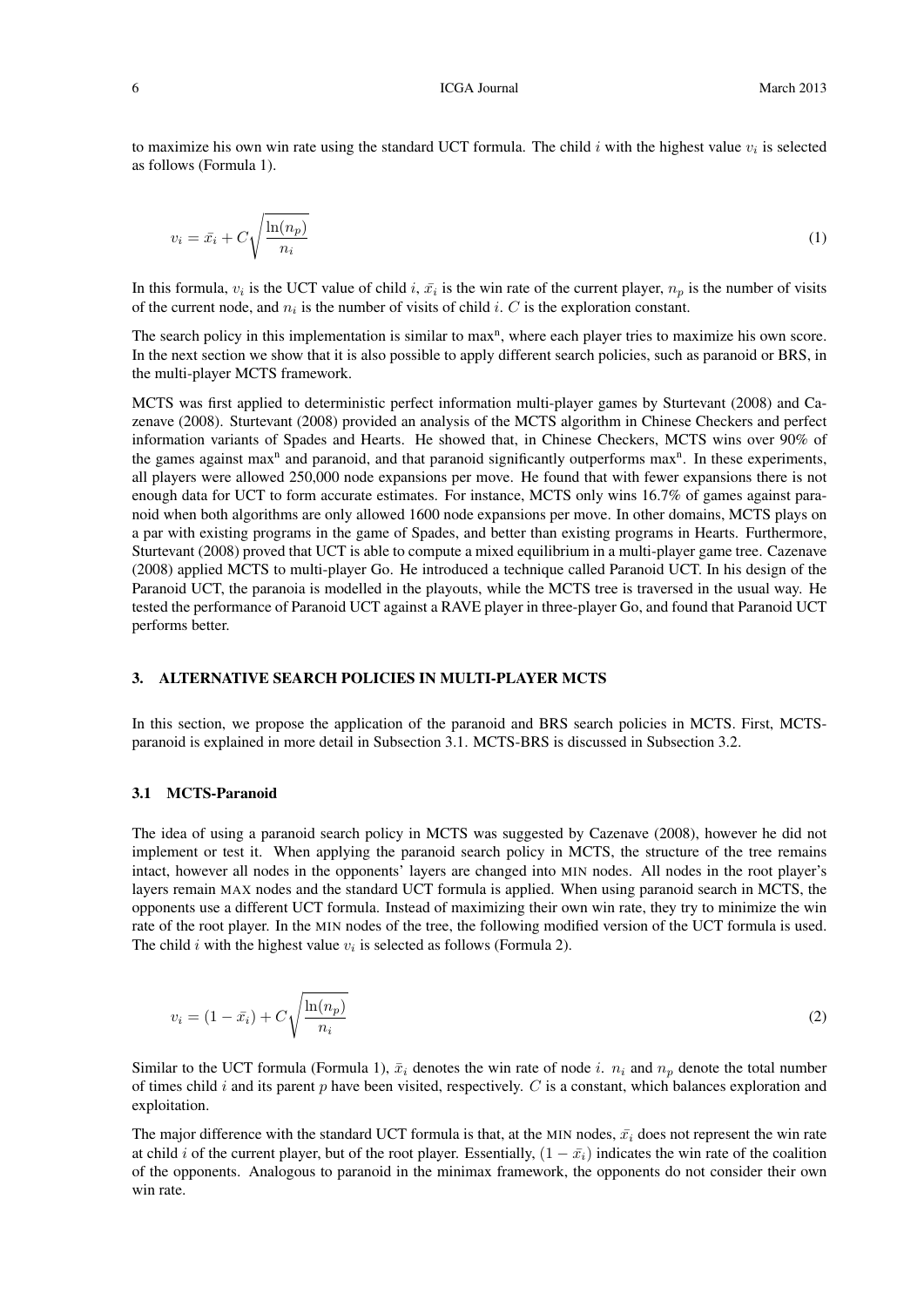

Figure 4: Example of an MCTS-paranoid tree.

An example of a paranoid tree in the MCTS framework for a three-player game is provided in Figure 4. In this example, 100 playouts have been simulated so far. For each node,  $n$  indicates how often the node has been visited so far and s indicates the cumulative score of the root player. The value  $\bar{x}_i$  of node i is computed using  $\bar{x}_i = \frac{s_i}{n_i}$ . The root player applies the standard UCT formula (Formula 1) to select a child. Assuming  $C = 0.2$ , the UCT values for nodes B, C and D are:

$$
v_B = \frac{14}{61} + 0.2\sqrt{\frac{\ln 100}{61}} \approx 0.284
$$
  

$$
v_C = \frac{5}{27} + 0.2\sqrt{\frac{\ln 100}{27}} \approx 0.268
$$
  

$$
v_D = \frac{1.5}{12} + 0.2\sqrt{\frac{\ln 100}{12}} \approx 0.249
$$

In this iteration, the root player chooses node B. From this node, the first opponent can choose between nodes E, F and G. Because the paranoid search policy is applied, the modified UCT formula is applied to select the next child. The UCT values of the children of node B are calculated as follows.

$$
v_E = (1 - \frac{5}{18}) + 0.2\sqrt{\frac{\ln 61}{18}} \approx 0.818
$$
  

$$
v_F = (1 - \frac{2}{6}) + 0.2\sqrt{\frac{\ln 61}{6}} \approx 0.832
$$
  

$$
v_G = (1 - \frac{6}{36}) + 0.2\sqrt{\frac{\ln 61}{36}} \approx 0.901
$$

Even though the first opponent may have a higher win rate at node E or F, he chooses node G to try to minimize the win rate of the root player. After selecting node G, the UCT values for the second opponent are calculated in a similar way.

$$
v_H = (1 - \frac{3}{17}) + 0.2\sqrt{\frac{\ln 36}{17}} \approx 0.915
$$
  

$$
v_I = (1 - \frac{2}{11}) + 0.2\sqrt{\frac{\ln 36}{11}} \approx 0.932
$$
  

$$
v_J = (1 - \frac{2}{7}) + 0.2\sqrt{\frac{\ln 36}{7}} \approx 0.857
$$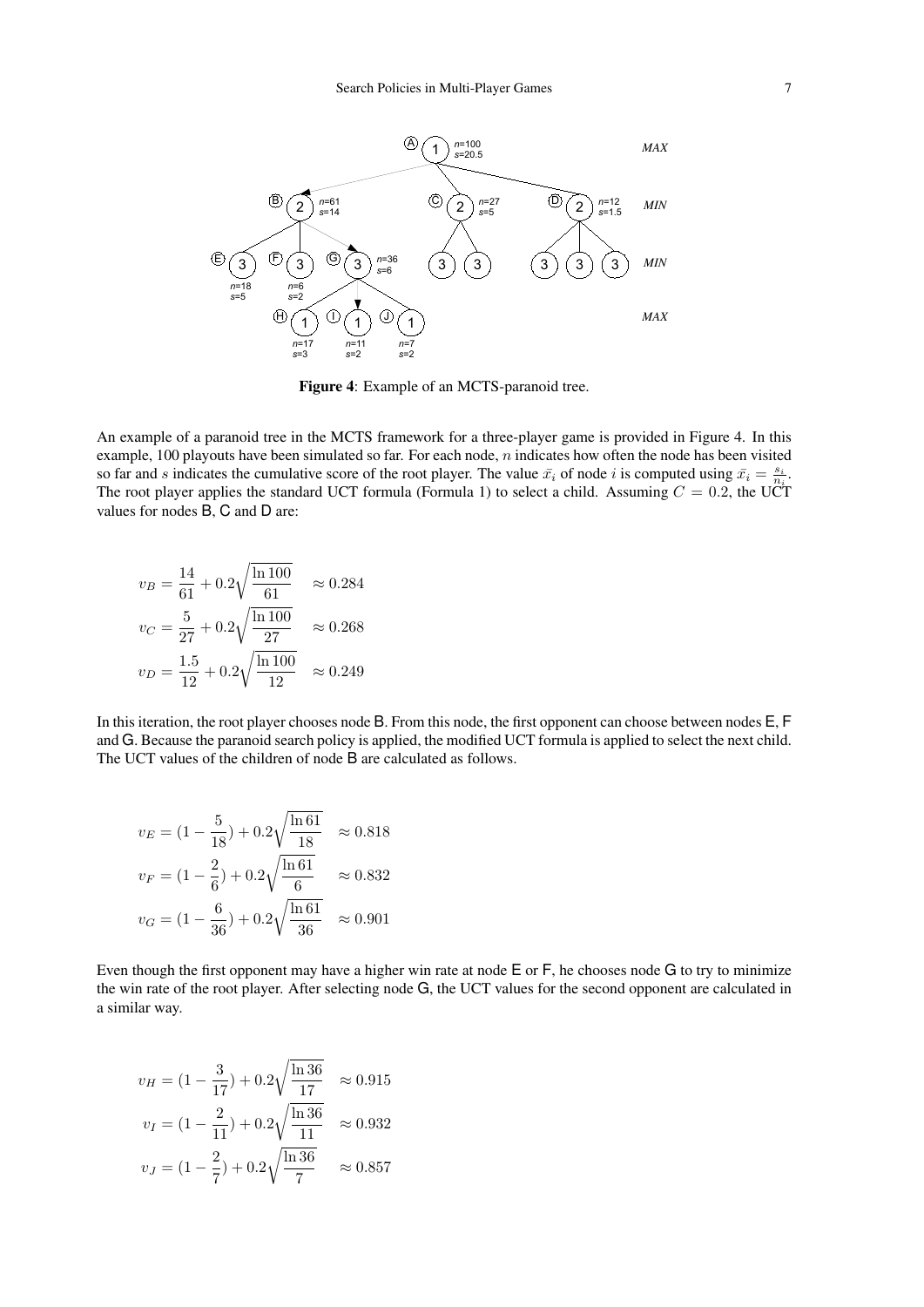For the second opponent, node I is chosen. If node I is fully expanded, then the next child is chosen using the standard UCT formula. Once a leaf node is reached, the playout is performed in the standard way. When the playout is finished, the value s of nodes A, B, G and I is increased with the score of the root player and n is, similar to the standard MCTS algorithm, increased by 1.

## 3.2 MCTS-BRS

With the BRS policy in MCTS, all opponents' layers are compressed into one layer, similar to BRS in the minimax framework. The standard UCT formula is applied in the root player's layers and the paranoid UCT formula is used in the opponents' layers.



Figure 5: Example of an MCTS-BRS tree.

An example of an MCTS-BRS tree is given in Figure 5. Similar to MCTS-paranoid and MCTS-max<sup>n</sup>, the root player selects a move using the standard UCT formula as follows.

$$
v_B = \frac{20}{61} + 0.2\sqrt{\frac{\ln 100}{61}} \approx 0.383
$$
  

$$
v_C = \frac{12}{39} + 0.2\sqrt{\frac{\ln 100}{39}} \approx 0.376
$$

The root player selects node B. Next, the moves of the two opponents are compressed into one layer. Nodes D and E represent positions that are reached after moves by Player 2, i.e., the first opponent, and nodes E and F represent positions that are reached after moves by Player 3, i.e., the second opponent. The paranoid UCT formula is applied to select a move for one of the opponents as follows.

$$
v_D = (1 - \frac{4}{11}) + 0.2\sqrt{\frac{\ln 61}{11}} \approx 0.759
$$
  

$$
v_E = (1 - \frac{6}{17}) + 0.2\sqrt{\frac{\ln 61}{17}} \approx 0.745
$$
  

$$
v_F = (1 - \frac{3}{7}) + 0.2\sqrt{\frac{\ln 61}{7}} \approx 0.725
$$
  

$$
v_G = (1 - \frac{8}{25}) + 0.2\sqrt{\frac{\ln 61}{25}} \approx 0.761
$$

Node G is selected, so the first opponent skips a move and only the second opponent plays a move at this point. Next, the root player selects a move again using the standard UCT formula.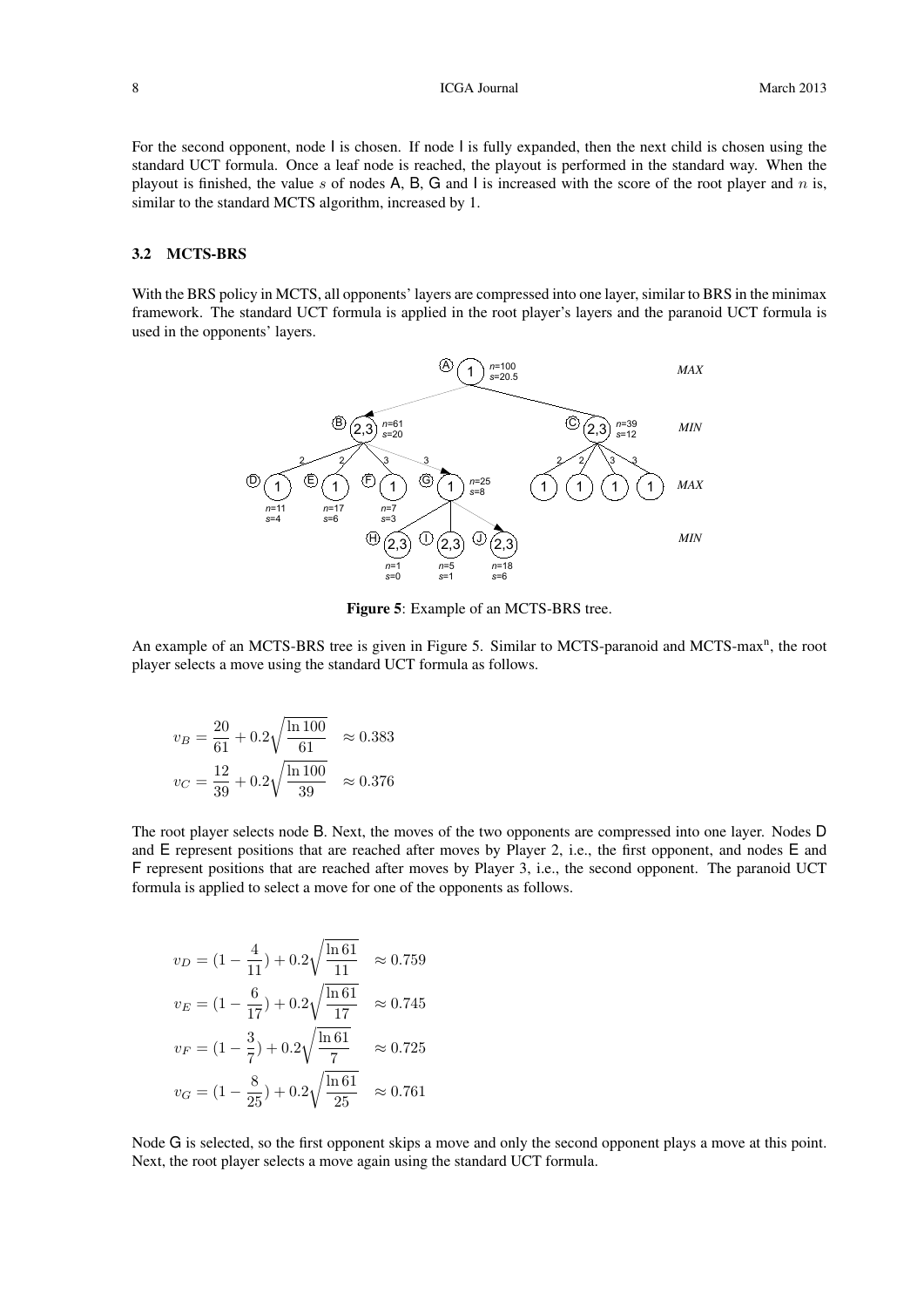$$
v_H = \frac{0}{1} + 0.2\sqrt{\frac{\ln 25}{1}} \approx 0.358
$$
  

$$
v_I = \frac{1}{5} + 0.2\sqrt{\frac{\ln 25}{5}} \approx 0.360
$$
  

$$
v_J = \frac{6}{18} + 0.2\sqrt{\frac{\ln 25}{18}} \approx 0.418
$$

After selecting node J, this procedure continues until a leaf node is reached. Once a leaf node is reached, the tree is expanded and the playout is performed in the standard way. The result of the playout is backpropagated in a similar way as in MCTS-paranoid.

### 4. TEST DOMAINS

The experiments in this article are performed in four different deterministic perfect information multi-player games: Chinese Checkers, Focus, Rolit, and Blokus.

*Chinese Checkers* is a board game that can be played by two to six players. The game was invented in 1893 and has since then been released by various publishers under different names. Chinese Checkers is a popular test domain for multi-player search techniques. For instance, Sturtevant (2008) and Nijssen and Winands (2011) used the game for investigating MCTS in multi-player games. Schadd and Winands (2011) used Chinese Checkers to test the performance of BRS against paranoid and max<sup>n</sup>. It is also frequently used as one of the test domains in General Game Playing (Clune, 2007; Finnsson, 2012; Tak, Winands, and Björnsson, 2012). The initial board position for six-player Chinese Checkers is provided in Figure 6(a).

*Focus* is a multi-player strategy board game, which was described by Sid Sackson in 1969. This game has also been released under the name *Domination*. Focus has been used as a test bed for investigating the performance of Progressive History and the Multi-Player MCTS-Solver by Nijssen and Winands (2011) and for comparing the performance of BRS to paranoid and max<sup>n</sup> by Schadd and Winands (2011). Figure 6(b) shows the initial position for four-player Focus.

*Rolit*, published in 1997 by Goliath, is a multi-player variant of the two-player game Othello. This game was introduced in 1975. It is similar to a game invented around 1880, called Reversi. This game was invented by either Lewis Waterman or John W. Mollett. At the end of the 19<sup>th</sup> century it gained much popularity in England, and in 1898 games publisher Ravensburger started producing the game as one of its first titles. Saito and Winands (2010) applied Paranoid Proof-Number Search to solve the two-, three-, and four-player variants of Rolit on  $4 \times 4$ and  $6 \times 6$  boards, and the four-player variant on the  $8 \times 8$  board. They used this technique to calculate the minimum score each player is guaranteed, assuming optimal play and that all opponents have formed a coalition. It was also used as one of the domains for testing the performance of BRS, paranoid and max<sup>n</sup> by Schadd and Winands (2011). The initial position for Rolit is given in Figure 6(c).

*Blokus* is a four-player tile placement game developed by Bernard Tavitian in 2000. Because Blokus is a relatively new game, little research has been performed in this domain. Shibahara and Kotani (2008) used the two-player variant of Blokus, Blokus Duo, as a test domain for combining final score and win rate in Monte-Carlo evaluations. A finished game of Blokus is displayed in Figure 6(d).

# 5. EXPERIMENTAL RESULTS FOR SEARCH POLICIES

In this section, we describe the experiments for the search policies and their results. First, Subsection 5.1 gives an overview of the experimental setup. Subsection 5.2 provides a comparison between the three minimax-based search techniques for multi-player games: max<sup>n</sup>, paranoid and BRS. Next, Subsection 5.3 investigates how the paranoid and BRS search policies in MCTS compare against the max<sup>n</sup> policy in the MCTS framework. A comparison between the strongest minimax-based technique and the different MCTS-based techniques is given in Subsection 5.4. In the final set of experiments, the strongest MCTS-based technique are compared to the three minimax-based techniques in Subsection 5.5.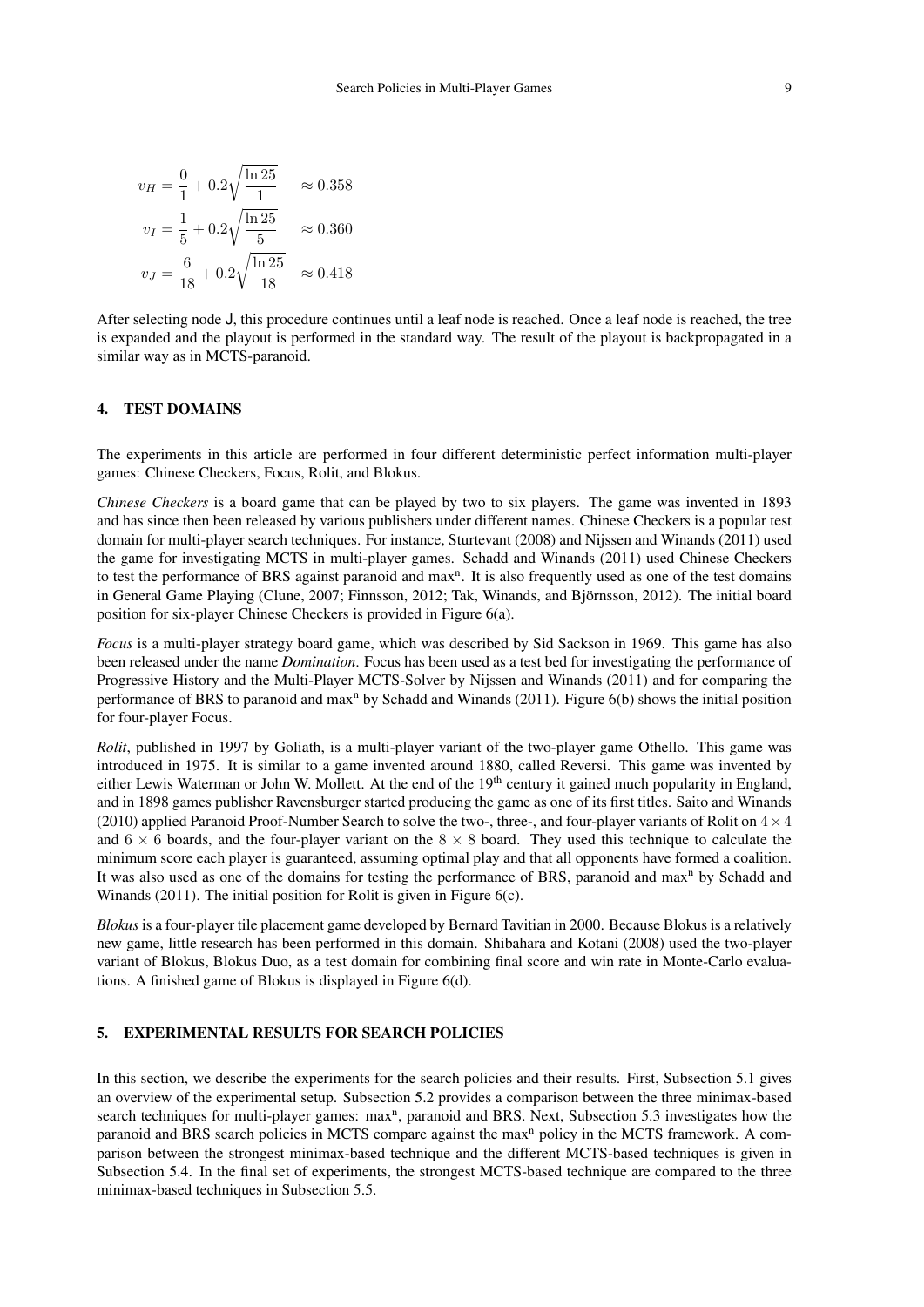

Figure 6: The four games investigated in this article.

## 5.1 Experimental Setup

For the MCTS-based players, the UCT exploration constant  $C$  is set to 0.2. The selection phase is enhanced with Progressive History (Nijssen and Winands, 2011), which is a domain-independent technique for biasing the selection strategy when the number of playouts is low. In this article, we set the influence factor  $W$  to 5. Furthermore,  $\epsilon$ -greedy playouts (Sutton and Barto, 1998; Sturtevant, 2008) are applied. For each move in the playout, a random move is played with a probability of  $\epsilon$  (here 0.05). Otherwise, static move ordering is applied to select a move. These values were achieved by systematic testing.

All minimax-based players use a transposition table (Greenblatt, Eastlake, and Crocker, 1967) with the DEEP replacement scheme (Breuker, Uiterwijk, and van den Herik, 1996), and static move ordering. Furthermore, the paranoid and BRS players use killer moves (Akl and Newborn, 1977) and the history heuristic (Schaeffer, 1983). Finally, for the max<sup>n</sup> player, shallow pruning is applied (Sturtevant and Korf, 2000). To allow shallow pruning, the scores retrieved from the heuristic evaluation function are normalized, such that the sum of the scores for all players is 1.

A description of the applied domain knowledge for the static move ordering and the heuristic evaluation function is given in Nijssen and Winands (2012).

The program is written in Java. The experiments were run on a server consisting of AMD OpteronT 2.2 GHz processors. There are various ways to assign two or three types of players to the different seats in multi-player games (Sturtevant, 2003a). Table 1 shows in how many ways the player types can be assigned. Only the configurations where at least one instance of each player type is present are considered. There may be an advantage regarding the order of play and the number of instances of each player type. Therefore, each assignment is played multiple times until at least 1,000 games are played and each assignment was played equally often. All experiments are performed with 250 ms, 1000 ms, and 5000 ms thinking time per move, unless stated otherwise. The results are given with a 95% confidence interval.

Table 1: The number of ways two or three different player types can be assigned. The number between brackets is the number of games that are played per match.

| Number of players    2 player types |           | 3 player types |
|-------------------------------------|-----------|----------------|
|                                     | 6(1050)   | 6(1050)        |
|                                     | 14 (1050) | 36(1044)       |
|                                     | 62 (1054) | 540 (1080)     |

#### 5.2 Comparison of Minimax-based Techniques

Before testing the max<sup>n</sup>, paranoid and BRS search policies in MCTS, we first investigate how they perform when applied in the minimax framework. In the first set of experiments, we therefore match the three basic minimax-based players against each other. The win rates and the average search depths of the players in the different games are displayed in Table 2. In this series of experiments, we validate the results found by Schadd and Winands (2011), and extend the experiments with one more game (Blokus) and more variation in the number of players.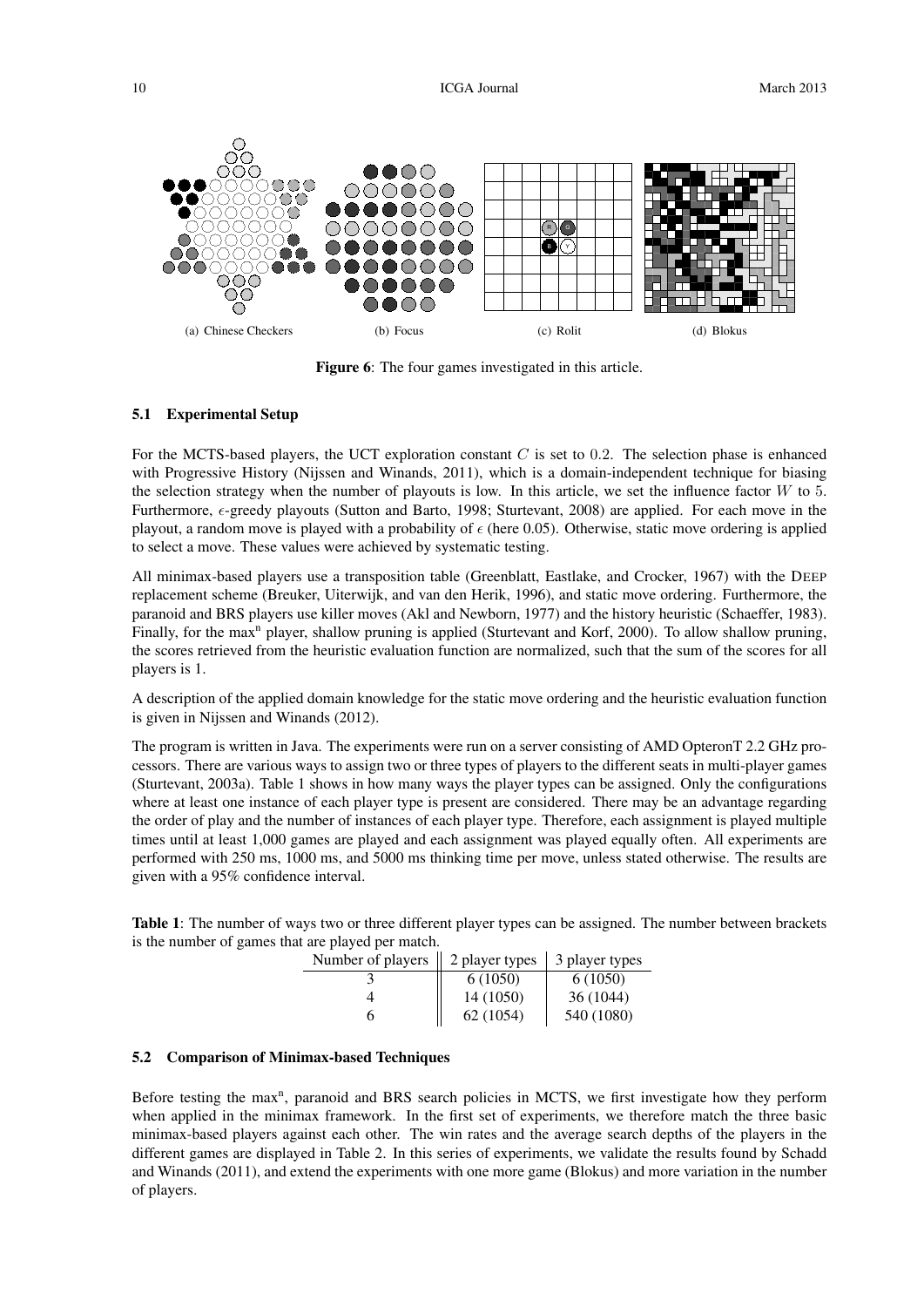|                         |                |      | Max <sup>n</sup> |                | Paranoid       |                | <b>BRS</b>                |                |
|-------------------------|----------------|------|------------------|----------------|----------------|----------------|---------------------------|----------------|
| Game                    | Players        | Time | Win rate         | Depth          | Win rate       | Depth          | Win rate                  | Depth          |
|                         |                | (ms) | $(\%)$           | $(\text{ply})$ | $(\%)$         | $(\text{ply})$ | $(\%)$                    | $(\text{ply})$ |
|                         |                | 250  | $1.1 \pm 0.6$    | 3.04           | $24.8 \pm 2.6$ | 4.44           | $\overline{74.1} \pm 2.6$ | 4.75           |
| <b>Chinese Checkers</b> | 3              | 1000 | $1.0 \pm 0.6$    | 3.41           | $20.5 \pm 2.4$ | 5.11           | $78.6 \pm 2.5$            | 5.44           |
|                         |                | 5000 | $1.4 \pm 0.7$    | 4.15           | $21.6 \pm 2.5$ | 5.75           | $76.9 \pm 2.5$            | 6.72           |
|                         |                | 250  | $5.3 \pm 1.4$    | 2.95           | $11.7 \pm 1.9$ | 3.52           | $83.0 \pm 2.3$            | 4.09           |
| <b>Chinese Checkers</b> | $\overline{4}$ | 1000 | $4.0 \pm 1.2$    | 3.57           | $23.0 \pm 2.5$ | 4.83           | $72.9 \pm 2.7$            | 5.04           |
|                         |                | 5000 | $5.7 \pm 1.4$    | 4.07           | $19.4 \pm 2.4$ | 5.43           | $74.8 \pm 2.6$            | 5.86           |
|                         |                | 250  | $15.0 \pm 2.1$   | 2.88           | $13.9 \pm 2.1$ | 3.34           | $71.1 \pm 2.7$            | 3.53           |
| <b>Chinese Checkers</b> | 6              | 1000 | $12.2 \pm 2.0$   | 3.85           | $13.1 \pm 2.0$ | 4.10           | $74.1 \pm 2.6$            | 4.74           |
|                         |                | 5000 | $16.9 \pm 2.2$   | 4.13           | $12.8 \pm 2.0$ | 4.59           | $69.5 \pm 2.7$            | 5.12           |
|                         |                | 250  | $4.4 \pm 1.2$    | 3.58           | $35.7 \pm 2.9$ | 4.27           | $59.9 \pm 3.0$            | 4.34           |
| Focus                   | 3              | 1000 | $3.8 \pm 1.2$    | 4.06           | $28.6 \pm 2.7$ | 4.88           | $67.6 \pm 2.8$            | 5.03           |
|                         |                | 5000 | $3.8 \pm 1.2$    | 4.63           | $27.3 \pm 2.7$ | 5.26           | $69.0 \pm 2.8$            | 5.93           |
|                         |                | 250  | $9.4 \pm 1.8$    | 3.34           | $17.5 \pm 2.3$ | 3.55           | $73.1 \pm 2.7$            | 4.15           |
| Focus                   | $\overline{4}$ | 1000 | $7.0 \pm 1.5$    | 3.81           | $24.0 \pm 2.6$ | 4.66           | $69.0 \pm 2.8$            | 4.86           |
|                         |                | 5000 | $6.7 \pm 1.5$    | 4.39           | $27.9 \pm 2.7$ | 5.23           | $65.4 \pm 2.9$            | 5.36           |
|                         |                | 250  | $8.1 \pm 1.7$    | 5.29           | $38.6 \pm 2.9$ | 5.72           | $53.3 \pm 3.0$            | 5.56           |
| Rolit                   | 3              | 1000 | $8.9 \pm 1.7$    | 6.12           | $39.7 \pm 3.0$ | 6.74           | $51.3 \pm 3.0$            | 6.65           |
|                         |                | 5000 | $6.3 \pm 1.5$    | 6.86           | $45.4 \pm 3.0$ | 7.88           | $48.4 \pm 3.0$            | 7.73           |
|                         |                | 250  | $15.9 \pm 2.2$   | 4.81           | $41.5 \pm 3.0$ | 5.48           | $42.5 \pm 3.0$            | 5.01           |
| Rolit                   | $\overline{4}$ | 1000 | $14.7 \pm 2.1$   | 5.48           | $42.7 \pm 3.0$ | 6.38           | $42.6 \pm 3.0$            | 5.90           |
|                         |                | 5000 | $14.9 \pm 2.2$   | 6.39           | $42.2 \pm 3.0$ | 7.28           | $42.9 \pm 3.0$            | 7.08           |
|                         |                | 250  | $17.8 \pm 2.3$   | 2.21           | $30.4 \pm 2.8$ | 3.11           | $51.8 \pm 3.0$            | 2.80           |
| <b>Blokus</b>           | $\overline{4}$ | 1000 | $15.4 \pm 2.2$   | 2.66           | $29.6 \pm 2.8$ | 3.70           | $55.1 \pm 3.0$            | 3.65           |
|                         |                | 5000 | $8.6 \pm 1.7$    | 3.28           | $23.5 \pm 2.6$ | 4.32           | $68.0 \pm 2.8$            | 4.43           |

Table 2: Results of  $max<sup>n</sup>$  vs. paranoid vs. BRS.

In Chinese Checkers, BRS is the best search technique by a considerable margin. In the variants with three, four and six players, BRS wins between 69.5% and 83.0% of the games with any time setting. In three-player and four-player Chinese Checkers, paranoid is significantly stronger than max<sup>n</sup>. This is because paranoid can, on average, search more than 1 ply deeper and can therefore search a second layer of MAX nodes more often. In sixplayer Chinese Checkers, max<sup>n</sup> is at least as strong as paranoid. In this variant, both max<sup>n</sup> and paranoid usually do not reach a second layer of MAX nodes, as this requires a 7-ply search. BRS has a considerable advantage here, because this technique only requires a 3-ply search to reach a second layer of MAX nodes, which happens quite often. We note that for Chinese Checkers, max<sup>n</sup> does not normalize the heuristic evaluation function and, as such, does not use shallow pruning. Empirical testing showed that this variant performs better in this game than the default approach, where the evaluation scores are normalized and shallow pruning is applied.

In Focus, again BRS is the best search technique and, similar to Chinese Checkers, reaches on average the highest search depth. Max<sup>n</sup> performs quite poorly in Focus, where it never reaches a win rate of more than 10%.

In Rolit, the difference between BRS and paranoid is much smaller. In three-player Rolit, BRS is still significantly better than paranoid for short time settings, but with 5 seconds thinking time BRS and paranoid are equally strong. In the four-player variant, BRS and paranoid are on equal footing with any time setting. One of the possible reasons is that, contrary to Chinese Checkers and Focus, BRS does not reach a higher search depth than paranoid. This is true for all time settings.

Finally, in Blokus BRS achieves the highest win rate again. In this game the average search depth is lower than in the other games. This is because Blokus has, especially in midgame, a high branching factor which can go up to more than 500 legal moves. Furthermore, because the board is large, computing the legal moves for a player is quite time-consuming, which reduces the number of nodes that are investigated per second.

## General remarks

The results show that among the three tested search techniques, max<sup>n</sup> performs the least. In every game with any number of players and time setting,  $max<sup>n</sup>$  has a significantly lower win rate that both paranoid and BRS.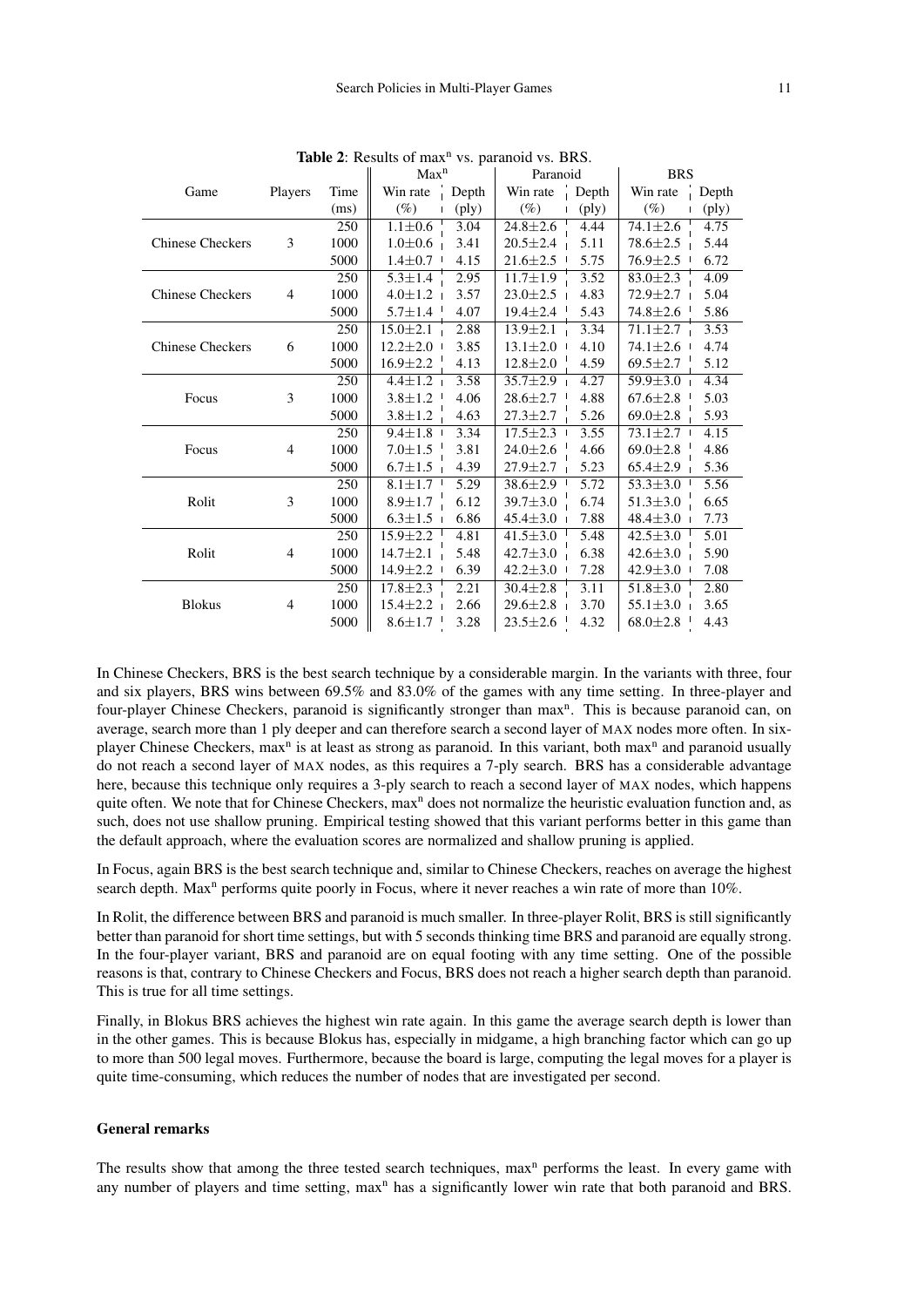12 **ICGA Journal** March 2013

The exception is six-player Chinese Checkers. Because there is only little pruning possible using the paranoid algorithm, max<sup>n</sup> plays at least as strong as paranoid. We remark that if better pruning techniques are applied for max<sup>n</sup>, this search technique may perform better in other game variants as well. Max<sup>n</sup> also plays relatively well in Blokus, where all players have difficulty reaching a decent search depth. Only the BRS player can regularly reach a second level of MAX nodes. In most games, BRS is the best search technique. Overall, the BRS players can search slightly deeper than the paranoid players. The most notable exception is Rolit. In this game, the paranoid players can generally search slightly deeper and perform on a similar level as BRS. Overall, the experimental results are comparable with the results found by Sturtevant (2008) and Schadd and Winands (2011).

## 5.3 Comparison of MCTS-based Techniques

In the second set of experiments, the performance of the three different search policies in MCTS is tested. Each player uses a different policy: max<sup>n</sup> (MCTS-max<sup>n</sup>), paranoid (MCTS-paranoid) or BRS (MCTS-BRS). They are enhanced with  $\epsilon$ -greedy playouts and Progressive History. The win rates and the median number of playouts per move are summarized in Table 3.

|                         |                |      | $MCTS$ -max $n$ |          | MCTS-paranoid  |          | MCTS-BRS       |                        |
|-------------------------|----------------|------|-----------------|----------|----------------|----------|----------------|------------------------|
| Game                    | Players        | Time | Win rate        | Playouts | Win rate       | Playouts | Win rate       | $\frac{1}{1}$ Playouts |
|                         |                | (ms) | $(\%)$          | (median) | $(\%)$         | (median) | $(\%)$         | $\lnot$ (median)       |
|                         |                | 250  | $40.2 \pm 3.0$  | 1,007    | $28.5 \pm 2.7$ | 1,003    | $31.3 \pm 2.8$ | 994                    |
| <b>Chinese Checkers</b> | 3              | 1000 | $51.7 \pm 3.0$  | 4,318    | $19.9 \pm 2.4$ | 4,368    | $28.4 \pm 2.7$ | 4,257                  |
|                         |                | 5000 | $62.1 \pm 2.9$  | 22,693   | $10.8 \pm 1.9$ | 22,765   | $27.0 \pm 2.7$ | 22,163                 |
|                         |                | 250  | $47.8 \pm 3.0$  | 791      | $28.9 \pm 2.7$ | 786      | $23.3 \pm 2.6$ | 767                    |
| <b>Chinese Checkers</b> | 4              | 1000 | $52.8 \pm 3.0$  | 3,520    | $19.0 \pm 2.4$ | 3,546    | $28.3 \pm 2.7$ | 3,396                  |
|                         |                | 5000 | $64.4 \pm 2.9$  | 18,513   | $12.2 \pm 2.0$ | 18,921   | $23.5 \pm 2.6$ | 17,698                 |
|                         |                | 250  | $46.9 \pm 3.0$  | 623      | $28.2 \pm 2.7$ | 635      | $24.8 \pm 2.6$ | 595                    |
| <b>Chinese Checkers</b> | 6              | 1000 | $54.4 \pm 3.0$  | 2,792    | $20.7 \pm 2.4$ | 3,033    | $24.9 \pm 2.6$ | 2,725                  |
|                         |                | 5000 | $61.2 \pm 2.9$  | 14,948   | $14.1 \pm 2.1$ | 18,787   | $24.7 \pm 2.6$ | 14,151                 |
|                         |                | 250  | $40.8 \pm 3.0$  | 1,629    | $29.1 \pm 2.7$ | 1,642    | $30.2 \pm 2.8$ | 1,609                  |
| Focus                   | 3              | 1000 | $42.9 \pm 3.0$  | 6,474    | $26.1 \pm 2.7$ | 6,668    | $31.0 \pm 2.8$ | 6,382                  |
|                         |                | 5000 | $48.7 \pm 3.0$  | 32,987   | $18.8 \pm 2.4$ | 34,446   | $31.7 \pm 2.8$ | 31,990                 |
|                         |                | 250  | $37.3 \pm 2.9$  | 1,416    | $33.3 \pm 2.9$ | 1,405    | $29.4 \pm 2.8$ | 1,350                  |
| Focus                   | 4              | 1000 | $41.2 \pm 3.0$  | 6,310    | $26.1 \pm 2.7$ | 6,619    | $32.8 \pm 2.8$ | 5,945                  |
|                         |                | 5000 | $52.3 \pm 3.0$  | 33,618   | $18.8 \pm 2.4$ | 37,693   | $28.9 \pm 2.7$ | 31,299                 |
|                         |                | 250  | $50.6 \pm 3.0$  | 1,460    | $28.9 \pm 2.7$ | 1,465    | $20.5 \pm 2.4$ | 1,428                  |
| Rolit                   | 3              | 1000 | $57.3 \pm 3.0$  | 5,933    | $24.6 \pm 2.6$ | 5,905    | $18.1 \pm 2.3$ | 5,787                  |
|                         |                | 5000 | $63.2 \pm 2.9$  | 30,832   | $20.4 \pm 2.4$ | 30,019   | $16.4 \pm 2.2$ | 29,673                 |
|                         |                | 250  | $43.6 \pm 3.0$  | 1,496    | $31.4 \pm 2.8$ | 1,497    | $25.0 \pm 2.6$ | 1,409                  |
| Rolit                   | $\overline{4}$ | 1000 | $50.0 \pm 3.0$  | 6,064    | $27.5 \pm 2.7$ | 6,034    | $22.5 \pm 2.5$ | 5,651                  |
|                         |                | 5000 | $56.5 \pm 3.0$  | 31,689   | $20.8 \pm 2.5$ | 30,977   | $22.7 \pm 2.5$ | 28,818                 |
|                         |                | 250  | $36.7 \pm 2.9$  | 325      | $34.5 \pm 2.9$ | 320      | $28.8 \pm 2.7$ | 295                    |
| <b>Blokus</b>           | $\overline{4}$ | 1000 | $36.0 \pm 2.9$  | 1,406    | $35.3 \pm 2.9$ | 1,344    | $28.8 \pm 2.7$ | 1,231                  |
|                         |                | 5000 | $33.6 \pm 2.9$  | 6,932    | $34.3 \pm 2.9$ | 6,824    | $32.0 \pm 2.8$ | 6,210                  |

Table 3: Results of MCTS-max<sup>n</sup> vs. MCTS-paranoid vs. MCTS-BRS.

In Chinese Checkers, MCTS-max<sup>n</sup> is with any number of players and with any time setting the strongest search technique. Overall, MCTS-BRS performs better than MCTS-paranoid. If more time is provided, MCTS-max<sup>n</sup> performs relatively better than with lower time settings. With 250 ms thinking time, MCTS-max<sup>n</sup> wins between 40.2% and 47.8% of the games, depending on the number of players. With 5 seconds of thinking time, the win rate increases to between 61.2% and 64.4%. MCTS-paranoid performs relatively worse with higher time settings, while MCTS-BRS remains stable. Furthermore, we note that there is overall no large difference between the median number of playouts per move between the different search policies. This is not only true in Chinese Checkers, but also in the three other games. Although, in Chinese Checkers, if the number of players increases, the median number of playouts drops.

In Focus, MCTS-max<sup>n</sup> is the best technique as well, though its win rate generally is lower than in Chinese Checkers. With 250 ms thinking time, it performs only slightly better than MCTS-BRS and MCTS-paranoid in the three- and four-player variants. Similar to Chinese Checkers, however, MCTS-max<sup>n</sup> performs relatively better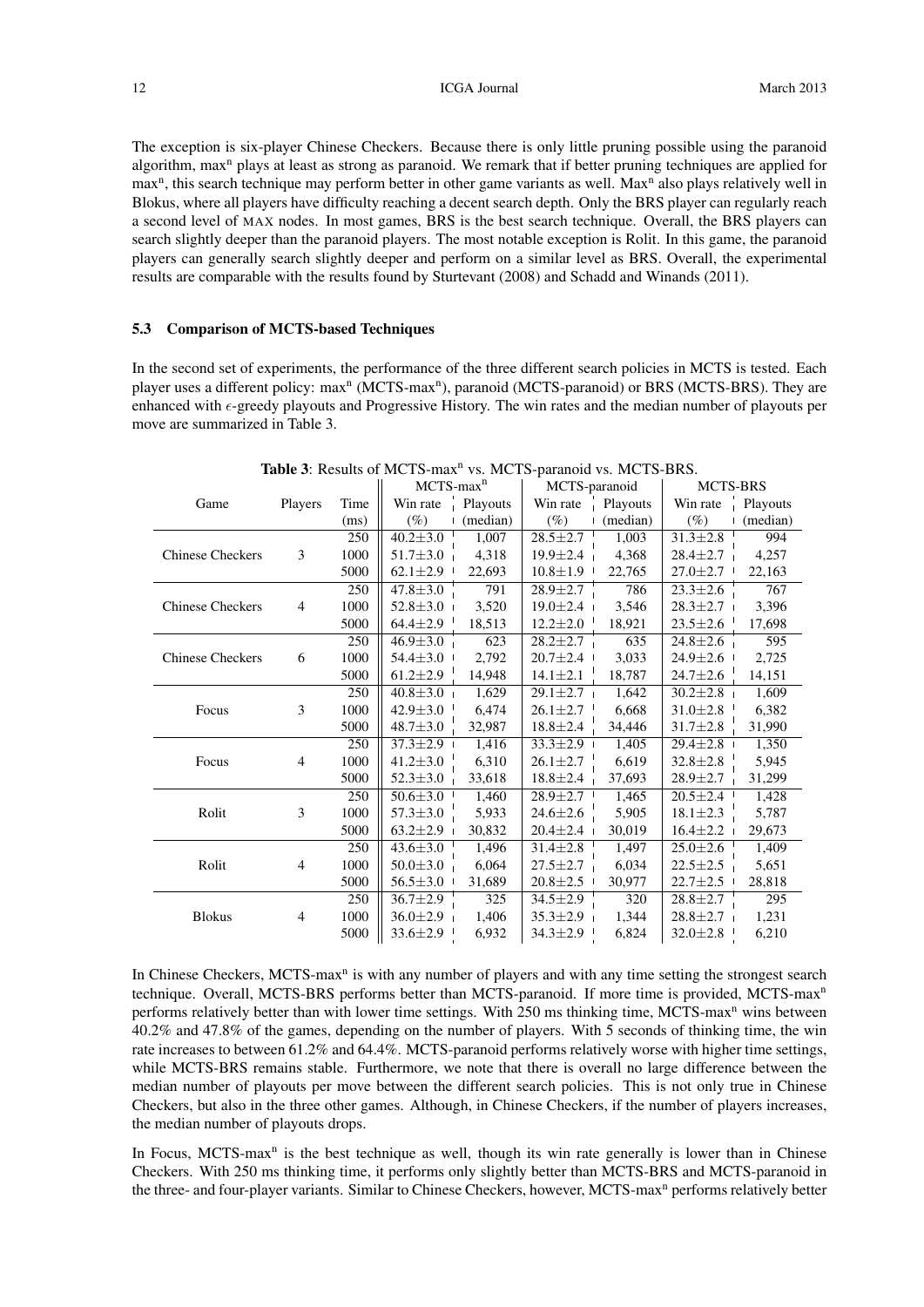with higher time settings. Its win rate increases to around 50% with 5 seconds thinking time, while especially MCTS-paranoid performs worse with this time setting.

In Rolit, MCTS-max<sup>n</sup> is again the strongest of the three algorithms. In the three-player variant of Rolit, MCTSmax<sup>n</sup> appears to play relatively better than in the four-player variant, while MCTS-BRS appears to play relatively better in four-player Rolit. Similar to Chinese Checkers and Focus, the performance of MCTS-max<sup>n</sup> increases with more thinking time, while the performance of MCTS-paranoid decreases.

Finally, in Blokus there is no clear winner. With 250 ms and 1 second of thinking time, MCTS-max<sup>n</sup> and MCTSparanoid are equally strong, with MCTS-BRS slightly behind. With 5 seconds thinking time, the three players are all on the same footing and there is no significant difference between the players. Similar to the results in the previous set of experiments, in Blokus the smallest number of positions is explored. Again, this is caused by the time-consuming generation of moves.

## Experiments with Vanilla MCTS

Because  $\epsilon$ -greedy playouts and Progressive History alter the selection and the playout phase of the MCTS algorithm, we validate the previous experiments by rerunning them with Vanilla MCTS, i.e. with  $\epsilon$ -greedy playouts and Progressive History disabled for all players. Only the experiments with 1 second of thinking time are repeated. The results are given in Table 4.

Table 4: Results of MCTS-max<sup>n</sup> vs. MCTS-paranoid vs. MCTS-BRS without  $\epsilon$ -greedy playouts and Progressive History.

|                              |                | $MCTS$ -max <sup>n</sup> | MCTS-paranoid           | <b>MCTS-BRS</b>         |
|------------------------------|----------------|--------------------------|-------------------------|-------------------------|
| Game                         | Players        | Playouts<br>Win rate     | Win rate<br>Playouts    | Win rate<br>Playouts    |
|                              |                | (median)<br>$(\%)$       | (median)<br>$(\%)$      | (median)<br>$(\%)$      |
|                              | 3              | $36.7 \pm 2.9$<br>1.709  | $30.7 \pm 2.8$<br>1.714 | 1,702<br>$32.7 \pm 2.8$ |
| <b>Chinese Checkers</b>      | $\overline{4}$ | $48.7 \pm 3.0$<br>2,412  | $23.7 \pm 2.6$<br>2,396 | 2,369<br>$27.7 \pm 2.7$ |
| 6                            |                | 6,470<br>$71.0 \pm 2.7$  | 6,918<br>$8.1 \pm 1.6$  | 6,182<br>$20.9 \pm 2.5$ |
|                              | 3              | $24.5 \pm 2.6$<br>242    | $38.5 \pm 2.9$<br>242   | $37.0 \pm 2.9$<br>242   |
| Focus<br>4                   |                | $29.0 \pm 2.7$<br>427    | $35.5 \pm 2.9$<br>426   | $35.4 \pm 2.9$<br>422   |
| 3<br>Rolit<br>$\overline{4}$ |                | $48.5 \pm 3.0$<br>5,983  | $27.1 \pm 2.7$<br>6,022 | 5,827<br>$24.4 \pm 2.6$ |
|                              |                | $49.1 \pm 3.0$<br>6,443  | $26.5 \pm 2.7$<br>6,473 | $24.3 \pm 2.6$<br>5,970 |
| <b>Blokus</b>                | 4              | $36.0 \pm 2.9$<br>1,217  | 1.114<br>$34.5 \pm 2.9$ | 1,048<br>$29.5 \pm 2.8$ |

There are two striking results. First, the median number of playouts per move increases with the number of players in Chinese Checkers. This is in contrast with the results found in Table 3. This phenomenon is caused by the fact that the pieces move randomly on the board and that the game is finished when one of the home bases is filled. With more players, there are more home bases and more pieces on the board. As a result it takes, on average, less moves before one of the home bases is filled. Second, MCTS-max<sup>n</sup> is outperformed by both MCTSparanoid and MCTS-BRS in Focus. This may be caused by the low number of playouts per move. Because the moves in the playouts are chosen randomly, games can take a long time to finish. This result is in accordance with the results in Subsection 5.3, where we found that MCTS-paranoid performs relatively better and MCTS-max<sup>n</sup> performs relatively worse if the number of playouts is lower. Also in Chinese Checkers, playouts take much longer than with  $\epsilon$ -greedy playouts, except in the six-player variant.

In Rolit and Blokus, the average length of the playouts is similar to the previous set of experiments. This is because the length of these games is not dependent on the strategy of the players. A game of Rolit always takes 60 turns, and a game of Blokus never takes more than 84 turns. This may explain why the results in this set of experiments are comparable to those in Table 3.

### General remarks

Overall, the results reveal that MCTS clearly performs best using the standard max<sup>n</sup> search policy. Only in Blokus, MCTS-max<sup>n</sup> is not significantly stronger than MCTS-paranoid and MCTS-BRS. Without  $\epsilon$ -greedy playouts and Progressive History, MCTS-max<sup>n</sup> is outperformed by MCTS-paranoid and MCTS-BRS in Focus.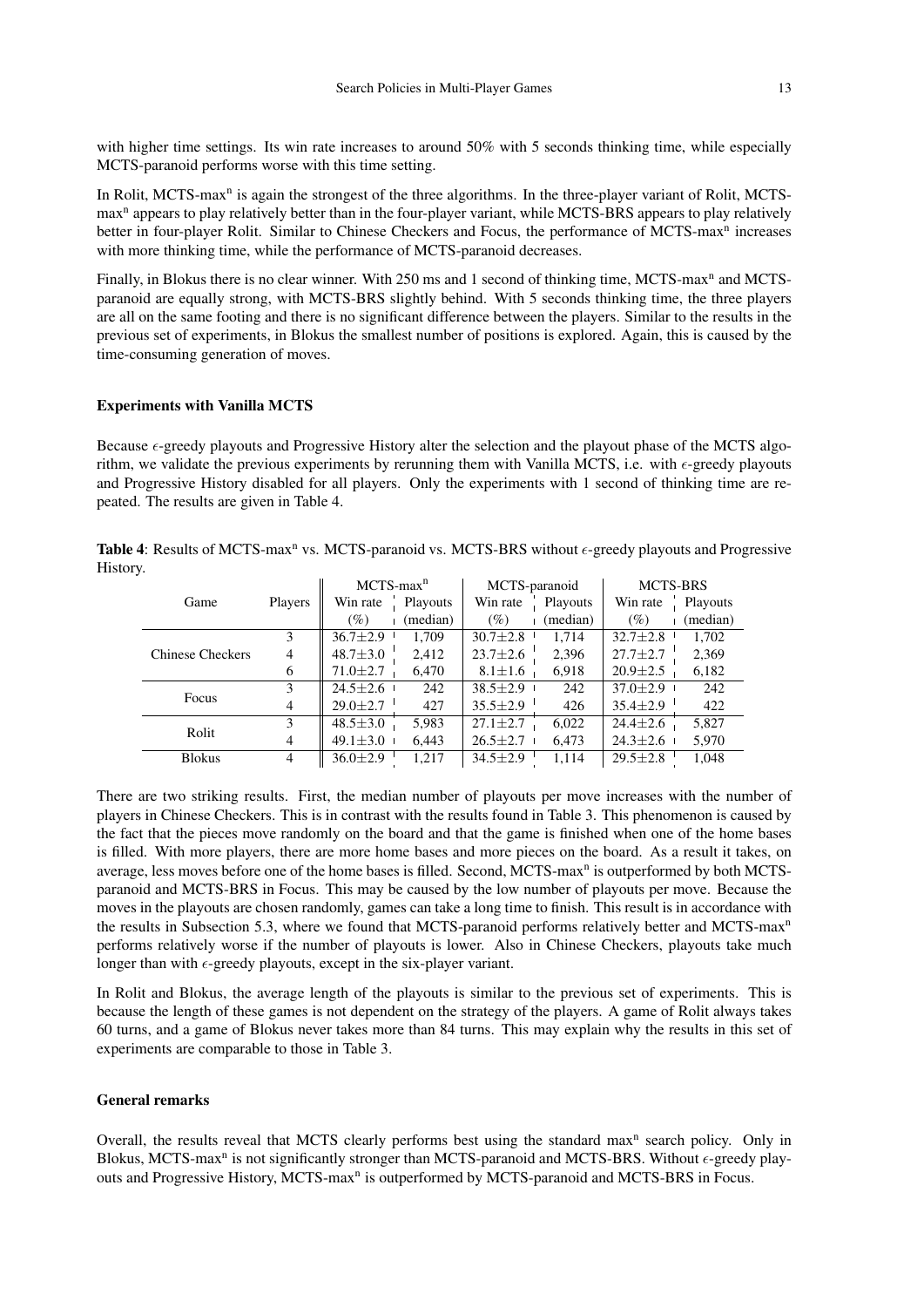This is different to the minimax framework, where paranoid and BRS significantly outperform max<sup>n</sup>. There are two main reasons for this difference. First, paranoid and BRS perform well in the minimax framework because they increase the amount of pruning. Because  $\alpha\beta$  pruning does not occur in MCTS, this advantage is nonexistent in the MCTS framework. Second, in the minimax framework, BRS reduces the *horizon effect*. It allows more planning ahead because more layers of MAX nodes are investigated. In MCTS, the advantage of having more layers of MAX nodes in the search tree is considerably smaller. The horizon effect in MCTS is already diminished due to the playouts. An additional problem with MCTS-BRS is that, in the tree, invalid positions are investigated, which may reduce the reliability of the playouts.

The results also show that MCTS-max<sup>n</sup> performs relatively better than the other two techniques if more time is provided. Especially MCTS-paranoid performs relatively worse with more thinking time. The reason for this may be that the paranoid assumption causes the player to become too paranoid with larger search depths, similar to paranoid in the minimax framework. In Blokus, the performance of the three different players is stable with different time settings. Finally, the results reveal that there is overall no large difference in the median number of playouts between the different players. This indicates that the different search policies do not produce a significantly different amount of overhead.

#### 5.4 MCTS-Based Techniques versus BRS

The experiments in Section 5.3 revealed that MCTS-max<sup>n</sup> is the best among the different MCTS variants. In the next series of experiments, this result is validated by comparing the three different search policies in MCTS against the best minimax-based search technique, BRS (cf. Subsection 5.2). The results are displayed in Table 5. The percentages indicate the win rate of each of the players against BRS.

| Game                    | Players        | Time | $MCTS$ -max <sup>n</sup> | MCTS-paranoid    | <b>MCTS-BRS</b>  |
|-------------------------|----------------|------|--------------------------|------------------|------------------|
|                         |                | (ms) | win rate $(\% )$         | win rate $(\% )$ | win rate $(\% )$ |
|                         |                | 250  | $18.4 \pm 2.3$           | $15.0 \pm 2.2$   | $14.6 \pm 2.1$   |
| <b>Chinese Checkers</b> | 3              | 1000 | $42.4 \pm 3.0$           | $29.4 \pm 2.6$   | $35.5 \pm 2.9$   |
|                         |                | 5000 | $68.2 \pm 2.8$           | $29.2 \pm 2.8$   | $50.0 \pm 3.0$   |
|                         |                | 250  | $24.5 \pm 2.6$           | $16.7 \pm 2.3$   | $18.1 \pm 2.3$   |
| <b>Chinese Checkers</b> | $\overline{4}$ | 1000 | $57.7 \pm 3.0$           | $45.5 \pm 3.0$   | $48.0 \pm 3.0$   |
|                         |                | 5000 | $77.6 \pm 2.5$           | $47.1 \pm 3.0$   | $65.8 \pm 2.9$   |
|                         |                | 250  | $33.3 \pm 2.8$           | $25.5 \pm 2.6$   | $24.1 \pm 2.6$   |
| <b>Chinese Checkers</b> | 6              | 1000 | $72.1 \pm 2.7$           | $56.4 \pm 3.0$   | $64.5 \pm 2.9$   |
|                         |                | 5000 | $88.1 \pm 2.0$           | $73.3 \pm 2.7$   | $83.8 \pm 2.2$   |
|                         |                | 250  | $37.1 \pm 2.9$           | $32.2 \pm 2.8$   | $34.2 \pm 2.9$   |
| Focus                   | 3              | 1000 | $53.8 \pm 3.0$           | $37.7 \pm 2.9$   | $48.1 \pm 3.0$   |
|                         |                | 5000 | $62.9 \pm 2.9$           | $34.5 \pm 2.9$   | $54.7 \pm 3.0$   |
|                         |                | 250  | $42.3 \pm 3.0$           | $37.0 \pm 2.9$   | $39.6 \pm 3.0$   |
| Focus                   | $\overline{4}$ | 1000 | $54.3 \pm 3.0$           | $39.7 \pm 3.0$   | $50.5 \pm 3.0$   |
|                         |                | 5000 | $68.6 \pm 2.8$           | $42.8 \pm 3.0$   | $61.3 \pm 2.9$   |
|                         |                | 250  | $74.1 \pm 2.6$           | $65.3 \pm 2.9$   | $58.6 \pm 3.0$   |
| Rolit                   | 3              | 1000 | $84.6 \pm 2.2$           | $69.8 \pm 2.8$   | $68.0 \pm 2.8$   |
|                         |                | 5000 | $87.0 \pm 2.0$           | $68.7 \pm 2.8$   | $69.0 \pm 2.8$   |
|                         |                | 250  | $71.2 \pm 2.7$           | $66.6 \pm 2.9$   | $60.9 \pm 3.0$   |
| Rolit                   | $\overline{4}$ | 1000 | $80.2 \pm 2.4$           | $66.0 \pm 2.9$   | $64.5 \pm 2.9$   |
|                         |                | 5000 | $82.0 \pm 2.3$           | $64.0 \pm 2.9$   | $67.2 \pm 2.8$   |
|                         |                | 250  | $57.8 \pm 3.0$           | $56.2 \pm 3.0$   | $57.5 \pm 3.0$   |
| <b>Blokus</b>           | $\overline{4}$ | 1000 | $77.4 \pm 2.5$           | $80.9 \pm 2.4$   | 79.9 ± 2.4       |
|                         |                | 5000 | $90.5 \pm 1.8$           | $89.1 \pm 1.9$   | $88.0 \pm 2.0$   |

Table 5: Win rates of the different MCTS-based techniques against BRS.

In Chinese Checkers, the win rate of the MCTS players strongly depends on the thinking time. If 250 ms per move are provided, MCTS-max<sup>n</sup> wins between 18.4% and 33.3% of the games against BRS, dependent on the number of players. With 5000 ms thinking time, the win rate lies between 68.2% and 88.1% against BRS. MCTSparanoid and MCTS-BRS win significantly fewer games against BRS, which indicates that MCTS-max<sup>n</sup> is a stronger player than MCTS-paranoid and MCTS-BRS. This is in accordance with the results found in Subsection 5.3.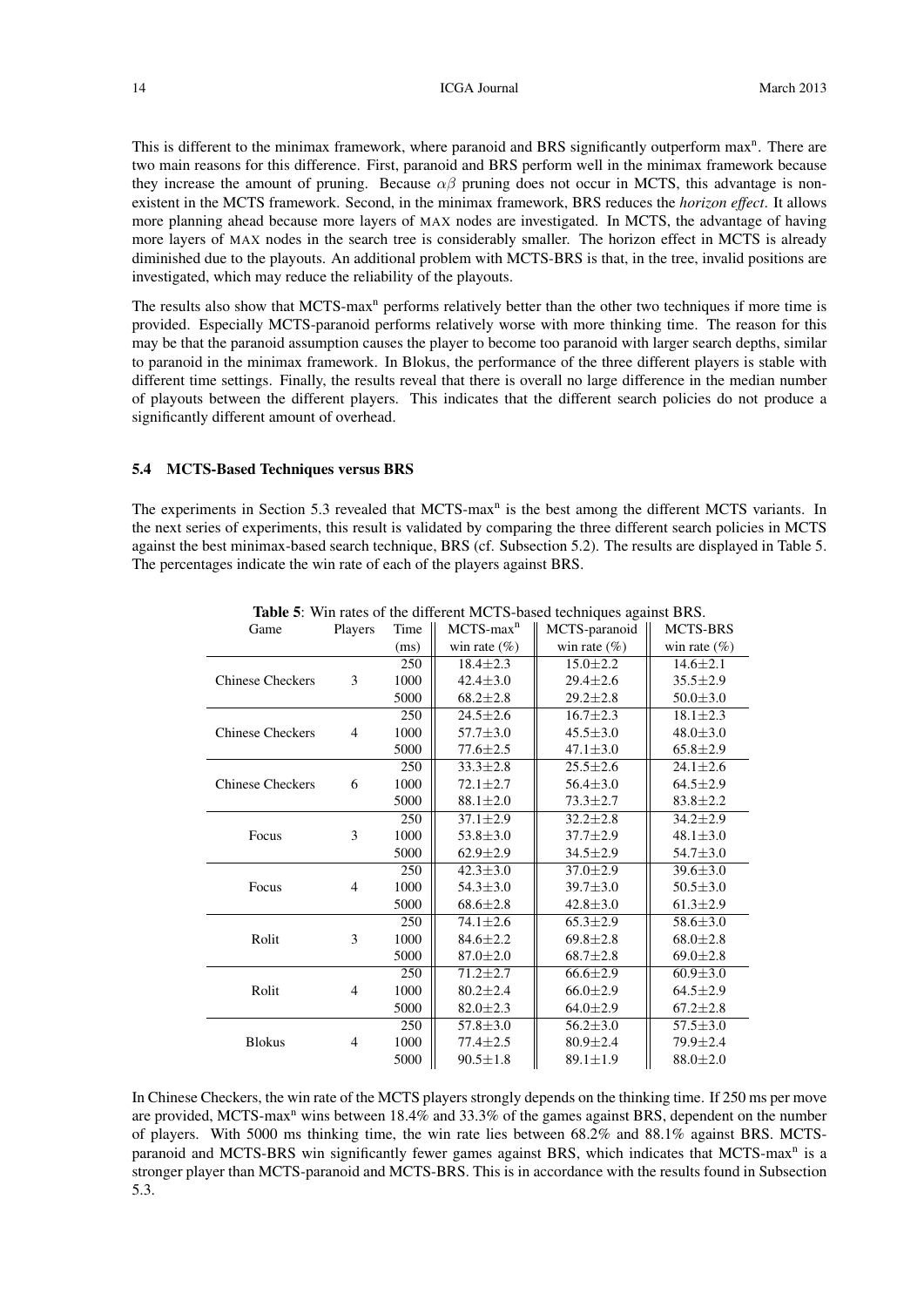In Focus, similar results are found. With a lower time setting, all MCTS-based opponents are significantly outperformed by BRS, while with 5000 ms of thinking time per move, the win rate increases to between 55% and 70% for MCTS-max<sup>n</sup> and MCTS-BRS. MCTS-paranoid wins around or less than 40% of the games against BRS with most time settings.

In Rolit, the MCTS-based players perform well compared to BRS. In both the three- and four-player variant, MCTS-max<sup>n</sup> wins more than 70% of the games with any time setting against BRS. Also MCTS-paranoid and MCTS-BRS win significantly more than 60% of the games against BRS. This again shows that Rolit is a difficult domain for BRS.

Finally, in Blokus, BRS is outperformed by the MCTS-based players as well. This is likely because BRS can only reach a limited search depth because of the high branching factor. The win rate of the three different MCTS players is similar, which again shows that the three different MCTS-based players are on equal footing in Blokus.

## General remarks

The results in Table 5 show that MCTS-max<sup>n</sup> is the strongest player against BRS. This result is in accordance with the results in Subsection 5.3. MCTS-paranoid and MCTS-BRS achieve a significantly lower win rate against BRS, except in Blokus. When comparing BRS to MCTS-max<sup>n</sup>, for the low time settings BRS significantly outperforms MCTS-max<sup>n</sup> in Focus and Chinese Checkers, while MCTS-max<sup>n</sup> is stronger in Blokus and Rolit. With a higher time setting, MCTS-max<sup>n</sup> becomes stronger than BRS in all games. This is not true for MCTSparanoid, which performs worse than BRS in the three-player and four-player variants of Chinese Checkers and Focus, even with high time settings. Similar to the results found in Subsection 5.3, MCTS-paranoid does not benefit much from reaching larger search depths. MCTS-BRS does, however, benefit from higher time settings. It outperforms BRS in all game variants, except in three-player Chinese Checkers, where the two players are equally strong.

# 5.5 Minimax-based Techniques versus MCTS-max<sup>n</sup>

In the next set of experiments we test the performance of the three minimax-based techniques against the strongest MCTS-based technique, MCTS-max<sup>n</sup>. The win rates of max<sup>n</sup>, paranoid and BRS against MCTS-max<sup>n</sup> are given in Table 6. We note that the win rates in the column 'BRS' are the inverse of the win rates under 'MCTS-max<sup>n</sup>' in Table 5, as these two columns both show the results of the matches between MCTS-max<sup>n</sup> and BRS.

In Chinese Checkers, max<sup>n</sup> and paranoid are much weaker than MCTS-max<sup>n</sup>. This result was also found by Sturtevant (2008). BRS wins more games against MCTS-max<sup>n</sup> than max<sup>n</sup> and paranoid. This validates the results found in Table 2. Similar to the results found in Subsection 5.4, MCTS-max<sup>n</sup> performs relatively better with higher time settings. The win rate of the minimax-based players drops as the players receive more thinking time. This is not only true for BRS, but also for max<sup>n</sup> and paranoid. Similar to the experiments in Subsection 5.2, max<sup>n</sup> does not apply normalization of the heuristic evaluation function and shallow pruning in Chinese Checkers in this set of experiments.

In Focus, the performance of the minimax-based techniques against  $MCTS$ -max<sup>n</sup> decreases if more time is provided, as well. BRS wins approximately 60% of the games with a low time setting, but its win rate drops to between 30% and 35% with 5000 ms of thinking time. Paranoid is on equal footing with MCTS-max<sup>n</sup> in threeplayer Focus with a low time setting, but if more time is provided, MCTS performs significantly better. Max<sup>n</sup> wins less than  $25\%$  of the games against MCTS-max<sup>n</sup> with any time setting and any number of players.

In Rolit, the three different minimax-based players win around or less than 30% of the games against MCTSmax<sup>n</sup>. Paranoid wins slightly more games than BRS against MCTS-max<sup>n</sup>, which validates that paranoid is at least as strong as BRS in Rolit. In Subsections 5.2 and 5.4 we found that both paranoid and MCTS-max<sup>n</sup> perform at least as well as, or better than, BRS in Rolit. When comparing paranoid to MCTS-max<sup>n</sup>, we find that the MCTS-based player performs best. Paranoid wins around or less than 30% of the games against MCTS-max<sup>n</sup> with any number of players or time setting.

Finally, in Blokus, all minimax-based players are outperformed by MCTS-max<sup>n</sup> for each time setting. In Subsection 5.2 we found that BRS is the strongest and  $max<sup>n</sup>$  is the weakest minimax technique in Blokus. The results in Table 6 reveal a similar result.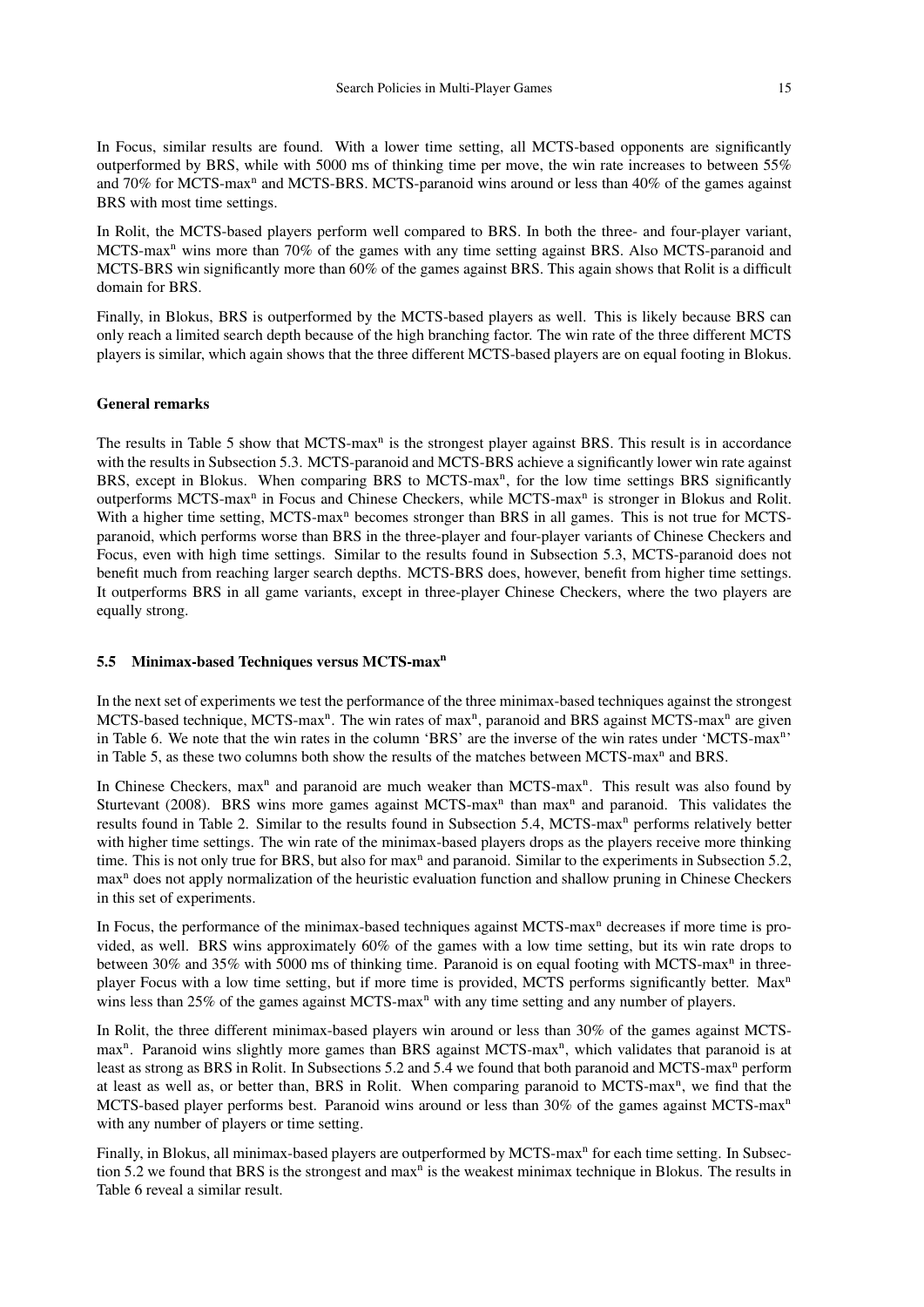| Game                    | Players        | Time | Max <sup>n</sup> | of the numerical cased techniques against $m$ or $\sigma$<br>Paranoid | <b>BRS</b>      |
|-------------------------|----------------|------|------------------|-----------------------------------------------------------------------|-----------------|
|                         |                | (ms) | win rate $(\%)$  | win rate $(\%)$                                                       | win rate $(\%)$ |
|                         | 3              | 250  | $20.8 \pm 2.5$   | $57.7 \pm 3.0$                                                        | $81.6 \pm 2.3$  |
| <b>Chinese Checkers</b> | 3              | 1000 | $4.0 \pm 1.2$    | $22.6 \pm 2.5$                                                        | $57.6 \pm 3.0$  |
|                         | 3              | 5000 | $1.5 \pm 0.7$    | $9.8 \pm 1.8$                                                         | $31.8 \pm 2.8$  |
|                         | $\overline{4}$ | 250  | $33.2 \pm 2.8$   | $21.3 \pm 2.5$                                                        | $75.5 \pm 2.6$  |
| <b>Chinese Checkers</b> | $\overline{4}$ | 1000 | $6.7 \pm 1.5$    | $12.6 \pm 2.0$                                                        | $42.3 \pm 3.0$  |
|                         | $\overline{4}$ | 5000 | $3.0 \pm 1.0$    | $3.9 \pm 1.2$                                                         | $22.4 \pm 2.5$  |
|                         | 6              | 250  | $36.2 \pm 2.9$   | $24.6 \pm 2.6$                                                        | $66.7 \pm 2.8$  |
| <b>Chinese Checkers</b> | 6              | 1000 | $9.3 \pm 1.8$    | $4.5 \pm 1.3$                                                         | $29.9 \pm 2.7$  |
|                         | 6              | 5000 | $4.6 \pm 1.3$    | $4.4 \pm 1.2$                                                         | $11.9 \pm 2.0$  |
|                         | 3              | 250  | $16.7 \pm 2.3$   | $50.3 \pm 3.0$                                                        | $62.9 \pm 2.9$  |
| Focus                   | 3              | 1000 | $8.9 \pm 1.7$    | $31.0 \pm 2.8$                                                        | $46.2 \pm 3.0$  |
|                         | 3              | 5000 | $5.7 \pm 1.4$    | $24.5 \pm 2.6$                                                        | $35.0 \pm 2.9$  |
|                         | $\overline{4}$ | 250  | $23.9 \pm 2.6$   | $30.8 \pm 2.8$                                                        | $57.7 \pm 3.0$  |
| Focus                   | $\overline{4}$ | 1000 | $15.6 \pm 2.2$   | $27.4 \pm 2.7$                                                        | $45.7 \pm 3.0$  |
|                         | $\overline{4}$ | 5000 | $9.0 \pm 1.7$    | $18.4 \pm 2.3$                                                        | $31.4 \pm 2.8$  |
|                         | 3              | 250  | $9.2 \pm 1.7$    | $31.4 \pm 2.8$                                                        | $25.9 \pm 2.6$  |
| Rolit                   | 3              | 1000 | $5.4 \pm 1.4$    | $20.7 \pm 2.5$                                                        | $15.4 \pm 2.2$  |
|                         | 3              | 5000 | $4.4 \pm 1.2$    | $16.7 \pm 2.3$                                                        | $13.0 \pm 2.0$  |
|                         | $\overline{4}$ | 250  | $20.1 \pm 2.4$   | $29.3 \pm 2.8$                                                        | $28.8 \pm 2.7$  |
| Rolit                   | $\overline{4}$ | 1000 | $13.0 \pm 2.0$   | $26.1 \pm 2.7$                                                        | $19.8 \pm 2.4$  |
|                         | $\overline{4}$ | 5000 | $11.1 \pm 1.9$   | $21.0 \pm 2.5$                                                        | $18.0 \pm 2.3$  |
|                         | $\overline{4}$ | 250  | $23.5 \pm 2.6$   | $32.4 \pm 2.8$                                                        | $42.2 \pm 3.0$  |
| <b>Blokus</b>           | $\overline{4}$ | 1000 | $5.9 \pm 1.4$    | $10.6 \pm 1.9$                                                        | $22.6 \pm 2.5$  |
|                         | $\overline{4}$ | 5000 | $1.2 \pm 0.7$    | $2.1 \pm 0.9$                                                         | $9.5 \pm 1.8$   |

Table 6: Win rates of the minimax-based techniques against MCTS-max<sup>n</sup> .

#### General remarks

These experiments confirm the results found in Subsection 5.2. Max<sup>n</sup> achieves the lowest win rate against MCTSmax<sup>n</sup>, showing that max<sup>n</sup> is the weakest minimax-based algorithm. The highest win rate is achieved by BRS, except in Rolit. In Rolit, paranoid has a slightly higher win percentage than BRS against the MCTS-max<sup>n</sup> player, which is comparable to the results in Subsection 5.2, where we found that paranoid and BRS perform on a similar level. Furthermore, the results reveal that all three players perform worse against MCTS-max<sup>n</sup> if more time is provided. A similar result was found in Subsection 5.4, where the performance of the MCTS-based search techniques increases against BRS if the amount of thinking time is increased.

# 6. BACKGROUND OF MCTS-SOLVER

The MCTS variants described in the previous sections are not able to solve positions. Winands *et al.* (2008) proposed a new MCTS variant for two-player games, called *MCTS-Solver*, which has been designed to play narrow tactical lines better in sudden-death games. A sudden-death game is a game that may end abruptly by the creation of one of a prespecified set of patterns (Allis, 1994). The variant differs from the traditional MCTS in respect to backpropagation and selection strategy. It is able to prove the game-theoretic value of a position given sufficient time.

In addition to backpropagating the values  $\{0, \frac{1}{2}, 1\}$ , representing a loss, a draw and a win respectively, the search also backpropagates the values  $\infty$  and  $-\infty$ , which are assigned to a proven won or lost position, respectively. To prove that a node is a win, it is sufficient to prove that at least one of the children is a win. In order to prove that a node is a loss, it is necessary to prove that all children lead to a loss. If at least one of the children is not a proven loss, then the current node cannot be proven.

Experiments showed that for the sudden-death game Lines of Action (LOA), an MCTS program using MCTS-Solver defeats a program using MCTS by a winning percentage of 65%. Moreover, MCTS-Solver performs much better than MCTS against the world-class  $\alpha\beta$  program MIA. They concluded that MCTS-Solver constitutes genuine progress in solving and playing strength in sudden-death games, significantly improving upon MCTS-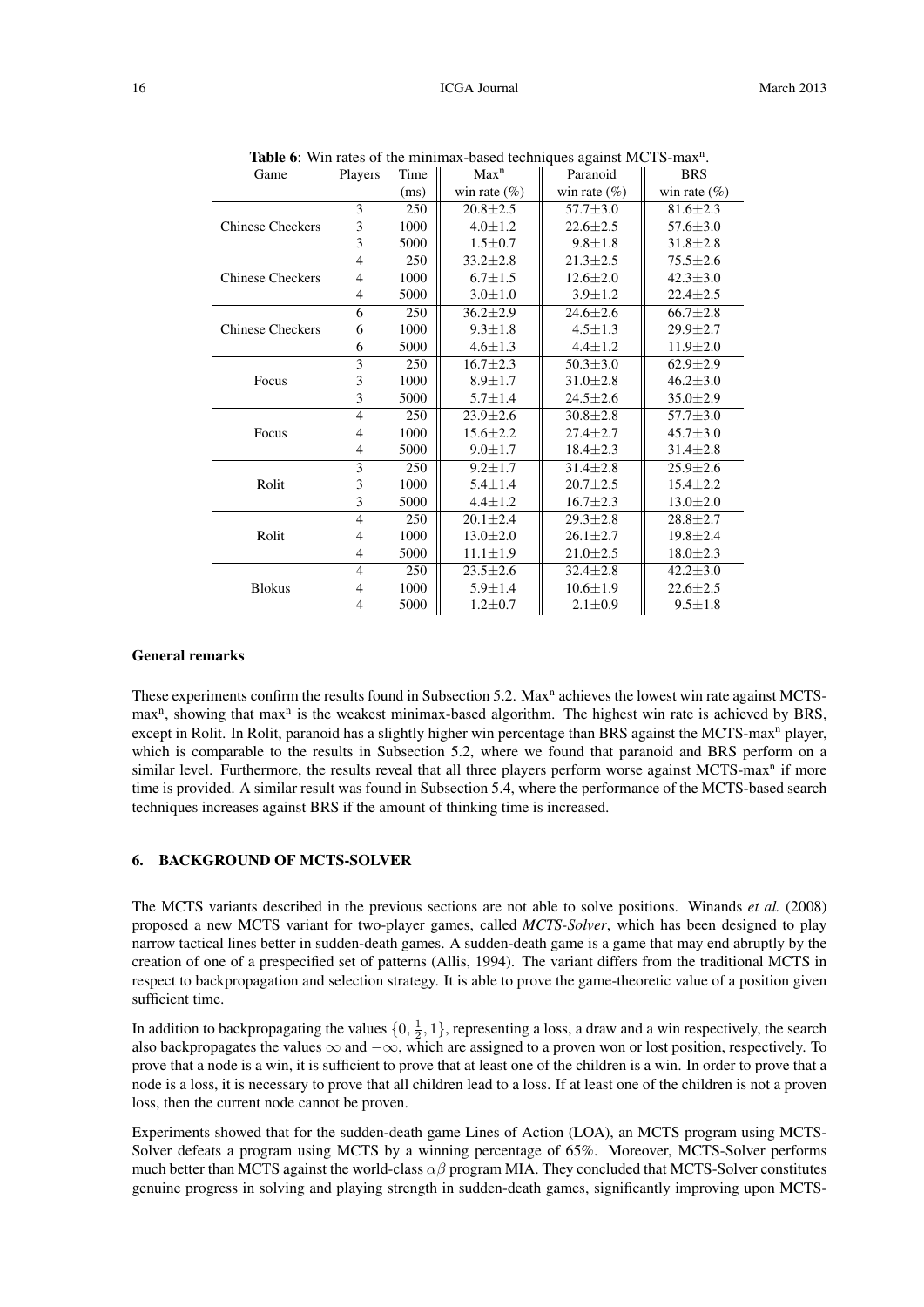based programs. The MCTS-Solver has also been successfully applied in games such as Hex (Arneson, Hayward, and Henderson, 2010; Cazenave and Saffidine, 2010), Shogi (Sato, Takahashi, and Grimbergen, 2010), and Tron (Den Teuling and Winands, 2012).

Cazenave and Saffidine (2011) proposed to improve the MCTS-Solver using *Score Bounded Monte-Carlo Tree Search* when a game has more than two outcomes, for example in games that can end in draw positions. It significantly improved the MCTS-Solver to take into account bounds on the possible scores of a node in order to select the nodes to explore. They applied this algorithm to solve Seki in the game of Go, and to Connect Four. Score Bounded Monte-Carlo Tree Search has also been applied in simultaneous move games (Finnsson, 2012).

# 7. MULTI-PLAYER MCTS-SOLVER

The previous experiments revealed that MCTS-max<sup>n</sup> is the strongest multi-player MCTS variant. Therefore, for MCTS-max<sup>n</sup>, we propose a multi-player variant of MCTS-Solver, called *Multi-Player MCTS-Solver* (MP-MCTS-Solver). For the multi-player variant, MCTS-Solver has to be modified, in order to accommodate for games with more than two players. This is discussed below.

Proving a win works similarly as in the two-player version of MCTS-Solver: if one of the children is a proven win for the player who has to move in the current node, then this node is a win for this player. If all children lead to a win for the same opponent, then the current node is also labelled as a win for this opponent. However, if the children lead to wins for different opponents, then updating the game-theoretic values becomes a non-trivial task.



Figure 7: An example of backpropagating game-theoretic values in a multi-player search tree.

An example is given in Figure 7. Here, node E is a terminal node where Player 1 has won. This means that node B is a mate-in-one for Player 1, regardless of the value of node F. Node E is marked as solved and receives a game-theoretic value of  $(1, 0, 0)$ . Nodes G, H, and I all result in wins for Player 2. Parent node D receives a game-theoretic value of  $(0, 1, 0)$ , because this node always leads to a win for the same opponent of Player 1. The game-theoretic value of node A cannot be determined in this case, because both Player 1 and Player 2 are able to win and there is no win for Player 3.

*Update rules* have to be developed to take care of such situations. We propose three different update rules that are briefly explained below.

(1) The *normal* update rule only updates proven wins for the same opponent. This means that only if all children lead to a win for the same opponent, then the current node is also set to a win for this opponent. Otherwise, the node is not marked as solved and the UCT value is used. A disadvantage of the normal update rule is that it is quite conservative. We define two update rules that allow solving nodes that lead to different winners.

(2) The *paranoid* update rule uses the assumption that the opponents of the root player will never let him win. This rule is inspired by the paranoid tie breaker rule for max<sup>n</sup> (Sturtevant, 2003a). Again consider Figure 7. Assuming that the root player is Player 1, using the paranoid update rule, we can determine the game-theoretic value of node A. Because we assume that Player 3 will not let Player 1 win, the game-theoretic value of node A becomes  $(0, 1, 0)$ . If there are still multiple winners after removing the root player from the list of possible winners, then no game-theoretic value is assigned to the node.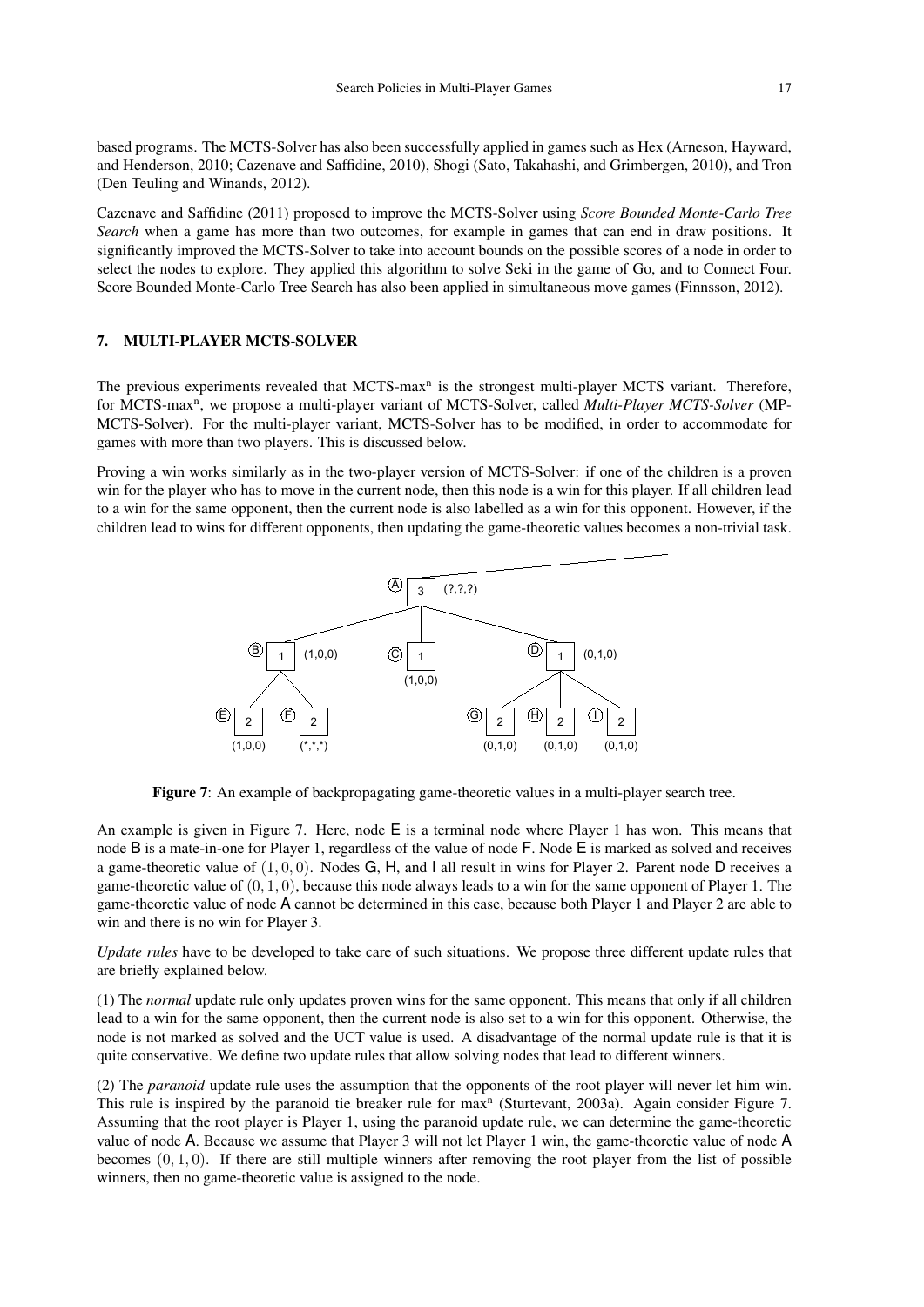The paranoid update rule may not always give the desired result. With the paranoid assumption, the gametheoretic value of node  $A$  is  $(0, 1, 0)$  (i.e., a win for Player 2). This is actually not certain, because it is also possible that Player 3 will let Player 1 win. However, because the game-theoretic value of node A denotes a win for Player 2, and at the parent of node A Player 2 is to move, the parent of node A will also receive a gametheoretic value of  $(0, 1, 0)$ . This is actually incorrect, since choosing node A does not give Player 2 a guaranteed win.

Problems may thus arise when a player in a given node gives the win to the player directly preceding him. In such a case, the parent node will receive a game-theoretic value which is technically not correct. This problem can be diminished by using (3) the *first-winner* update rule. When using this update rule, the player will give the win to the player who is the first winner after him. In this way the player before him does not get the win and, as a result, does not overestimate the position. When using the first-winner update rule, in Figure 7, node A will receive the game-theoretic value  $(1, 0, 0)$ .

#### **Overestimation**

Overestimation of a node is a phenomenon that occurs if one or more children of a node are proven to be a loss, but the node itself is not solved (yet). Winands, Björnsson, and Saito (2010) provided a case where overestimation may lead to wrong evaluations and showed how to tackle this problem by applying a threshold. If the number of visits in a node is less than the threshold, the simulation strategy is used to select a node. In this way, children that are proven to be a loss can be selected, as long as the number of visits is below the threshold. The UCT formula is applied to value solved children if a node is not proven. For the win rate  $\bar{x}_i$ , the game-theoretic value of the child is used, which is usually  $0.\overline{3}$  Overestimation is abated by occasionally selecting nodes that are a proven loss, but because the win rate is 0, non-proven nodes are favoured.

# 8. EXPERIMENTAL RESULTS FOR MULTI-PLAYER MCTS-SOLVER

In this section, we give the results of MP-MCTS-Solver with the three different update rules playing against an MCTS player without MP-MCTS-Solver. These experiments are only performed in Focus, because MCTS-Solver is only successful in sudden-death games (Winands *et al.*, 2008). Chinese Checkers, Rolit and Blokus do not belong to this category of games, and therefore MP-MCTS-Solver will not work well in these games. Focus, however, is a sudden-death game and is therefore an appropriate test domain for MP-MCTS-Solver.

Table 7: Win rates for an MP-MCTS-Solver player with different update rules against the default MCTS player in Focus.

|              | 2 players        | 3 players        | 4 players        |
|--------------|------------------|------------------|------------------|
| Type         | win rate $(\% )$ | win rate $(\% )$ | win rate $(\% )$ |
| Standard     | $53.0 \pm 1.7$   | $54.9 + 1.7$     | $53.3 \pm 1.7$   |
| Paranoid     | $51.9 \pm 1.7$   | $50.4 \pm 1.7$   | $44.9 \pm 1.7$   |
| First-winner | $52.8 \pm 1.7$   | $51.5 \pm 1.7$   | $43.4 \pm 1.7$   |

In Table 7, we see that the standard update rule works well in Focus. The win rates for the different number of players vary between 53% and 55%. The other update rules do not perform as well. For the two-player variant, they behave and perform similar to the standard update rule. The win rates are slightly lower, which may be caused by statistical noise and a small amount of overhead. In the three-player variant, MP-MCTS-Solver neither increases nor decreases the performance significantly. In the four-player variant, the win rate of the player using MP-MCTS-Solver is well below 50% for the paranoid and the first-winner update rules. Based on these results we may conclude that only the standard update rule works well.

<sup>&</sup>lt;sup>3</sup>If draws are allowed, the game-theoretic value may be non-zero. We remark that, in Focus, draws do not occur.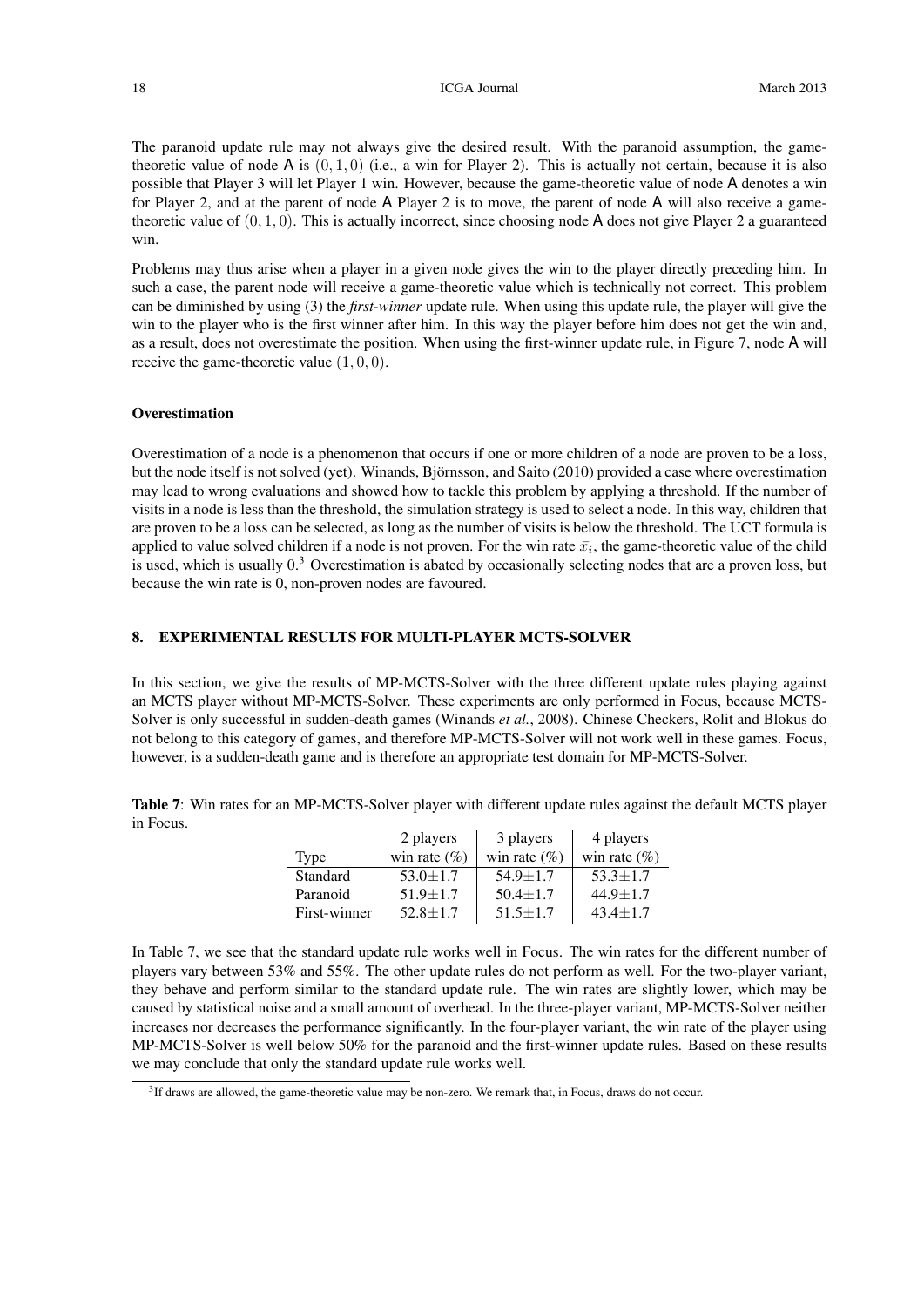Among the three minimax-based search techniques we tested, BRS turns out to be the strongest one. Overall, it reaches the highest search depth and, because of its tree structure, more MAX nodes are investigated than in paranoid and max<sup>n</sup>. BRS significantly outperforms max<sup>n</sup> and paranoid in Chinese Checkers, Focus and Blokus. Only in Rolit, paranoid performs at least as strong as BRS.

In the MCTS framework, the max<sup>n</sup> search policy appears to perform best. The advantages of paranoid and BRS in the minimax framework do not apply in MCTS, because  $\alpha\beta$  pruning is not applicable in MCTS. An additional problem with MCTS-BRS may be that, in the tree, invalid positions are investigated, which may reduce the reliability of the playouts as well. Still, MCTS-paranoid and MCTS-BRS overall achieve decent win rates against MCTS-max<sup>n</sup>. Furthermore, MCTS-paranoid is on equal footing with MCTS-max<sup>n</sup> in Blokus and, in the vanilla version of MCTS, MCTS-paranoid and MCTS-BRS significantly outperform MCTS-max<sup>n</sup> in Focus. Although the max<sup>n</sup> search policy is the most robust, the BRS and paranoid search policies can still be competitive.

In a comparison between MCTS-max<sup>n</sup> and BRS, MCTS-max<sup>n</sup> overall wins more games than BRS. In Chinese Checkers and Focus, BRS is considerably stronger with lower time settings, while in Rolit and Blokus MCTSmax<sup>n</sup> significantly outperforms BRS. With higher time settings, MCTS-max<sup>n</sup> outperforms BRS in all games with any number of players. From this we may conclude that with higher time settings, the MCTS-based player performs relatively better.

Finally, we proposed MP-MCTS-Solver in MCTS-max<sup>n</sup> with three different update rules, namely (1) standard, (2) paranoid and (3) first-winner. This variant is able to prove the game-theoretic value of a position. We tested this variant only in Focus, because MP-MCTS-Solver only works well in sudden-death games. A win rate between 53% and 55% was achieved in Focus with the standard update rule. The other two update rules achieved a win rate up to 53% in the two-player variant, but were around or below 50% for the three- and four-player variants. We may conclude that MP-MCTS-Solver performs well with the standard update rule. The other two update rules, paranoid and first-winner, were not successful in Focus.

In this article we investigated three common search policies for multi-player games, i.e. max<sup>n</sup>, paranoid and BRS, in the MCTS framework. We did not consider algorithms derived from these techniques, such as the Coalition-Mixer (Lorenz and Tscheuschner, 2006) or MP-Mix (Zuckerman, Felner, and Kraus, 2009). They use a combination of max<sup>n</sup> and (variations of) paranoid search. They also have numerous parameters that have to be optimized. Tuning and testing such algorithms for multi-player MCTS is a first direction of future research.

A second possible future research direction is the application of BRS variants as proposed by Esser (2012) and Gras (2012) in MCTS. The basic idea is that, beside the opponent with the best counter move, the other opponents are also allowed to perform a move. These moves are selected using static move ordering. The advantage of these variants is that no invalid positions are searched, while maintaining the advantages of the original BRS algorithm.

A third future research topic is the application of paranoid and BRS policies in the playouts of MCTS. Cazenave (2008) applied paranoid playouts to multi-player Go and found promising results. BRS may be able to shorten the playouts, because all but one opponents skip their turn. This may increase the number of playouts per second, and thus increase the playing strength. Applying paranoid and BRS playouts requires developing and implementing paranoid moves for the opponents.

MP-MCTS-Solver has proven to be a genuine improvement for the sudden-death game Focus, though more research is necessary to improve its performance. As a fourth direction of future research, it may be interesting to investigate the performance of MP-MCTS-Solver in different sudden-death games. Furthermore, MP-MCTS-Solver is currently only applied in MCTS-max<sup>n</sup>. It may be interesting to apply it to MCTS-paranoid and MCTS-BRS as well.

# ACKNOWLEDGEMENTS

The authors would like to thank the anonymous referees of this article, and of the authors' contributions to the Computer Games Workshop at ECAI 2012 and the Computers and Games 2010 conference, for their useful suggestions and constructive criticism. Furthermore, the authors would like to thank Marc Lanctot for proof reading this article and his suggestions for improving its quality.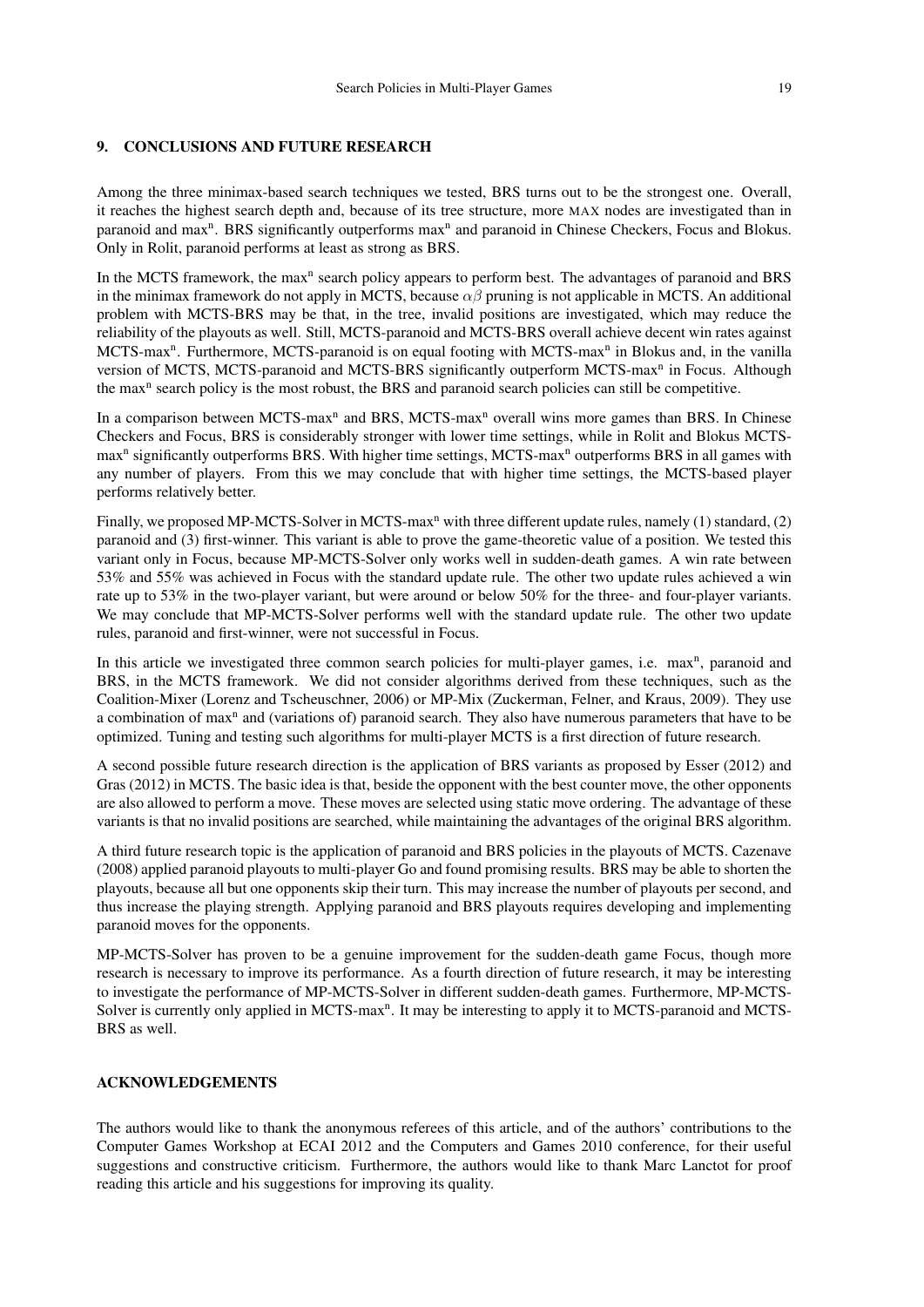#### 10. REFERENCES

Akl, S. G. and Newborn, M. M. (1977). The Principal Continuation and the Killer Heuristic. Proceedings of the ACM Annual Conference, pp. 466–473, ACM, New York, NY, USA.

Allis, L. V. (1994). Searching for Solutions in Games and Artificial Intelligence. Ph.D. thesis, Rijksuniversiteit Limburg, Maastricht, The Netherlands.

Arneson, B., Hayward, R. B., and Henderson, P. (2010). Monte-Carlo Tree Search in Hex. IEEE Transactions on Computational Intelligence and AI in Games, Vol. 2, No. 4, pp. 251–258.

Breuker, D. M., Uiterwijk, J. W. H. M., and Herik, H. J. van den (1996). Replacement Schemes and Two-Level Tables. ICCA Journal, Vol. 19, No. 3, pp. 175–180.

Cazenave, T. (2008). Multi-player Go. Computers and Games (CG 2008) (eds. H. J. van den Herik, X. Xu, Z. Ma, and M. H. M. Winands), Vol. 5131 of LNCS, pp. 50–59, Springer-Verlag, Berlin, Germany.

Cazenave, T. and Saffidine, A. (2010). Monte-Carlo Hex. Board Game Studies XIIIth Colloquium, Paris, France.

Cazenave, T. and Saffidine, A. (2011). Score Bounded Monte-Carlo Tree Search. Computers and Games (CG 2010) (eds. H. J. van den Herik, H. Iida, and A. Plaat), Vol. 6515 of LNCS, pp. 93–104, Springer-Verlag, Berlin, Germany.

Chaslot, G. M. J.-B., Winands, M. H. M., Uiterwijk, J. W. H. M., Herik, H. J. van den, and Bouzy, B. (2008). Progressive Strategies for Monte-Carlo Tree Search. New Mathematics and Natural Computation, Vol. 4, No. 3, pp. 343–357.

Clune, J. E. (2007). Heuristic Evaluation Functions for General Game Playing. Proceedings of the Twenty-Second AAAI on Artificial Intelligence, Vol. 22, pp. 1134–1139, AAAI Press.

Coulom, R. (2007). Efficient Selectivity and Backup Operators in Monte-Carlo Tree Search. Computers and Games (CG 2006) (eds. H. J. van den Herik, P. Ciancarini, and H. H. L. M. Donkers), Vol. 4630 of LNCS, pp. 72–83, Springer-Verlag, Berlin, Germany.

Den Teuling, N. G. P. and Winands, M. H. M. (2012). Monte-Carlo Tree Search for the Simultaneous Move Game Tron. Computer Games Workshop at the ECAI 2012, pp. 126–141, Montpellier, France.

Esser, M. (2012). Best-Reply Search in Multi-Player Chess. M.Sc. thesis, Maastricht University, Maastricht, The Netherlands.

Finnsson, H. (2012). Simulation-Based General Game Playing. Ph.D. thesis, School of Computer Science, Reykjavik University, Reykjavik, Iceland.

Gras, M. (2012). Multi-Player Search in the Game of Billabong. M.Sc. thesis, Maastricht University, Maastricht, The Netherlands.

Greenblatt, R. D., Eastlake, D. E., and Crocker, S. D. (1967). The Greenblatt Chess Program. Proceedings of the AFIPS '67 Fall Joint Computer Conference, Vol. 31, pp. 801–810.

Kocsis, L. and Szepesvári, C. (2006). Bandit Based Monte-Carlo Planning. Machine Learning: ECML 2006 (eds. J. Fürnkranz, T. Scheffer, and M. Spiliopoulou), Vol. 4212 of LNCS, pp. 282–293, Springer-Verlag, Berlin, Germany.

Korf, R. E. (1991). Multi-Player Alpha-Beta Pruning. Artificial Intelligence, Vol. 48, No. 1, pp. 99–111.

Lorenz, U. and Tscheuschner, T. (2006). Player Modeling, Search Algorithms and Strategies in Multi-player Games. Advances in Computer Games (ACG 11) (eds. H. J. van den Herik, S.-C. Hsu, T.-S. Hsu, and H. H. L. M. Donkers), Vol. 4250 of LNCS, pp. 210–224, Springer-Verlag, Berlin, Germany.

Luckhardt, C. A. and Irani, K. B. (1986). An Algorithmic Solution of N-Person Games. Proceedings of the 5th National Conference on Artificial Intelligence (AAAI) (ed. T. Kehler), Vol. 1, pp. 158–162, Morgan Kaufmann.

Neumann, J. von and Morgenstern, O. (1944). Theory of Games and Economic Behavior. Princeton University Press, Princeton, NJ, USA, second edition.